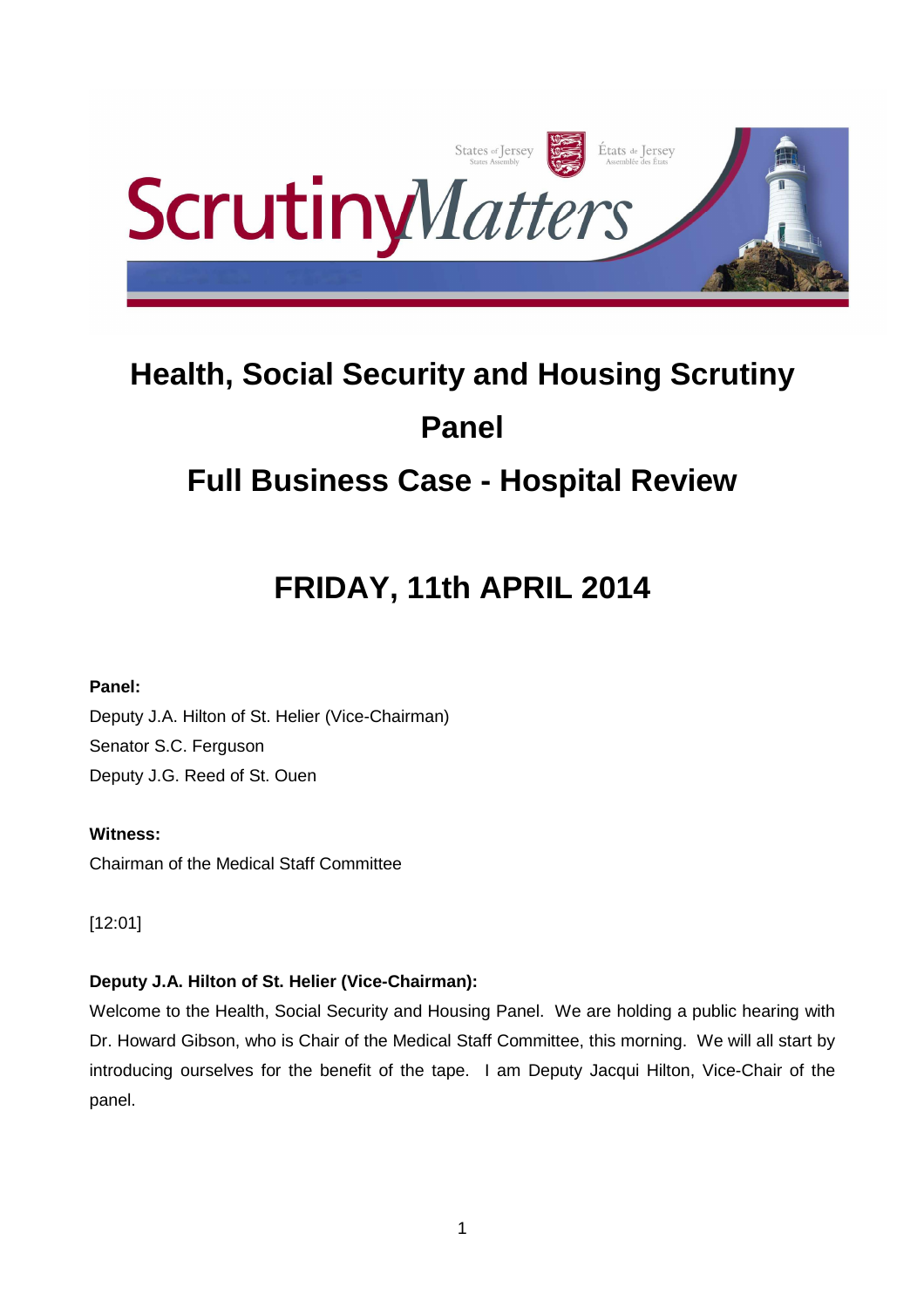# **Deputy J.A. Hilton:**

Thank you for that. I would like to draw the members and public attention to the notice on the wall and on the chairs. I would like to start by offering the apologies of our Chairman, the Deputy of St. Peter, who is currently unwell. Thank you for coming this morning, Dr. Gibson, and I would like to start by asking you if you could briefly outline your involvement in the Future Hospital Programme and that of the medical staff more generally.

# **Chairman of the Medical Staff Committee:**

So the Medical Staff Committee is a committee that meets about 6 times a year, so we spend 3 or 4 hours discussing current topics as a group, trying to come to a consensus as to the way the consultants think about particular things. The management also come down to that meeting, so it is a great opportunity to meet with everyone and talk the issues through, people air their concerns and hopefully get some answers with regard to that. With regard to the new hospital, we get a regular update on the hospital as an agenda item, so Helen O'Shea will come in and talk to us about that and also where we are up to in terms of the planning. I was also involved in the initial review of the multi-site options, so there were 30-something original sites whittled down originally to something like the 5 sites. I was involved in the discussions on that, what ins and outs might be required, so they consulted me on that.

# **Deputy J.A. Hilton:**

Was that in your role as Chairman of the Medical Staff Committee or as a consultant?

# **Chairman of the Medical Staff Committee:**

As Chair of the Medical Staff Committee, yes, I think so.

# **The Deputy of St. Ouen:**

Those meetings, you said you have an agenda for each of the meetings. Is there an official record  $of \dots$ 

# **Chairman of the Medical Staff Committee:**

There is an official record, yes. I think they probably are on the intranet. I suspect they are.

# **Deputy J.A. Hilton:**

Right, okay. Thank you.

# **The Deputy of St. Ouen:**

So you say that you were involved in sort of looking at the multiple or the large number of potential sites that a hospital could be provided on, and then you were involved in part of the process of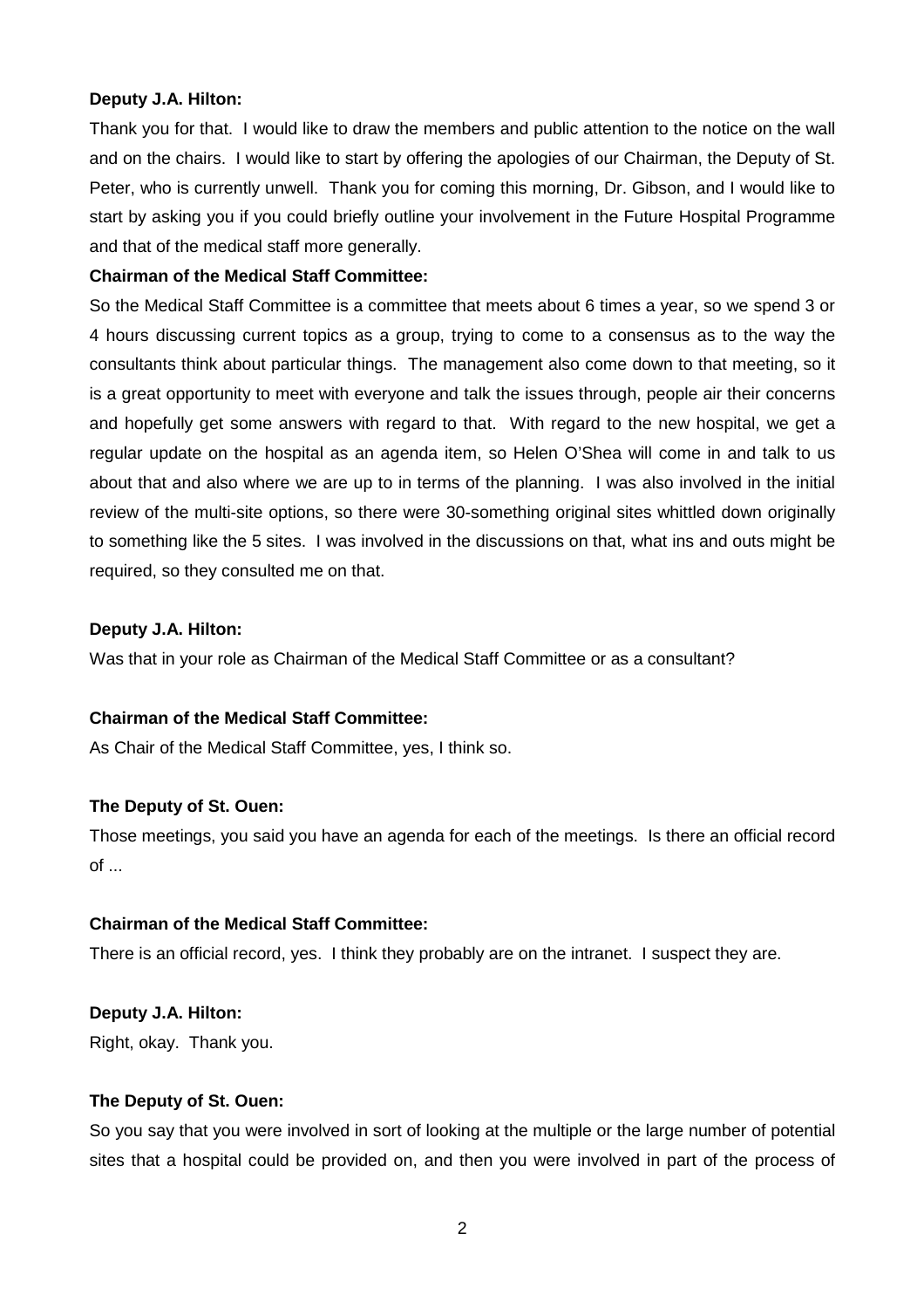whittling down that number. More specifically, what discussions have taken place between the Medical Staff Committee and management and others around single site versus dual site?

#### **Chairman of the Medical Staff Committee:**

That obviously comes up at our meetings, so that was raised. Obviously it was presented as the options originally and the costings and what was available with the budget provided et cetera, so it was explained why a single site was significantly more expensive than a conjoined twin site, really, I suppose is how I would look at it. Obviously, I think you have to go within your budget. There was an acceptance that that was the budget, and not only presented a substantial amount of work that had been done, various groups looking at the logistics and so on.

#### **Senator S.C. Ferguson:**

So really it was a kind of an updating of the Medical Staff Committee rather than an asking for input from them?

# **Chairman of the Medical Staff Committee:**

No, I think that has gone on consistently through the process, so I think - well, I hope so - that obviously I will comment on a variety of issues that we would like reassurance on, whatever, then it is taken back to the decision-making body which then takes that into account when they are making a decision, so I think that has been throughout the process, so it has not just sort of appeared at the end as a decision but as a consistent process over more than a year.

#### **The Deputy of St. Ouen:**

How does that work link with the development of the White Paper initiatives?

#### **Chairman of the Medical Staff Committee:**

I think they are integrally linked, are they not? I do not think the new hospital system is a standalone project. I think it is part of the White Paper project, so I think they go together, so there is an update on the White Paper as an agenda as well, so we are kept informed as to where we are with that and so on at least.

#### **The Deputy of St. Ouen:**

So has the Medical Staff Committee been more involved with the developments of the improved community services that were identified within the White Paper?

# **Chairman of the Medical Staff Committee:**

Yes, because we had meetings according to our specialties, so I think there are certain areas which tie in very, very strongly to particular areas within the White Paper, so I met with Richard I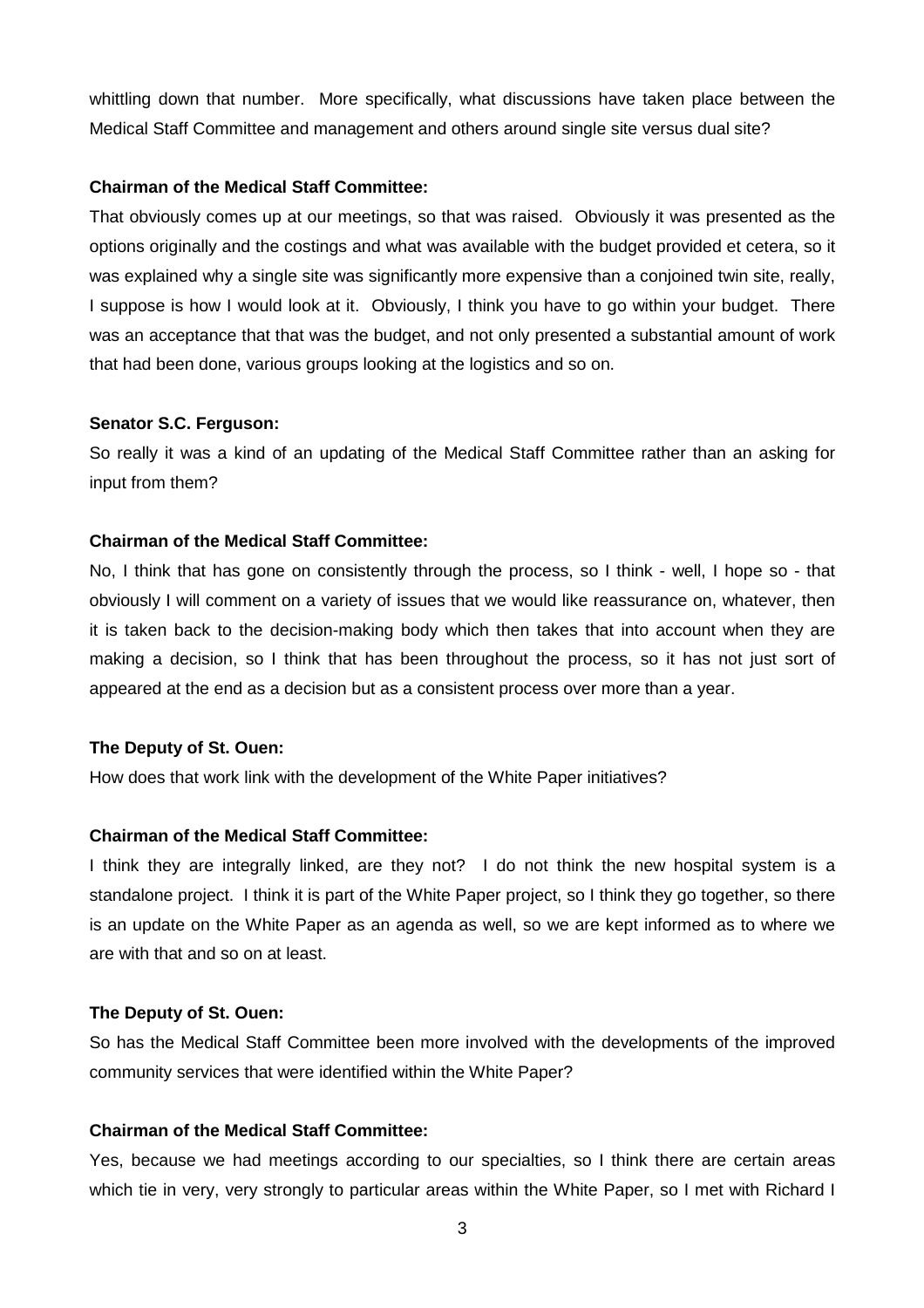think to discuss neurological services and chronic neurological conditions particularly and how he would look to develop that, push that forward with closer integration with primary care, for instance, and how to manage people with these kind of conditions without them needing to come into a hospital. We have run that system in neuroscience for quite a long time, I think, the sort of Neurocare Project, which is a multi-disciplinary system for people with chronic neurological conditions. So I think from my point of view, in that sense the White Paper has not radically altered the way I do things perhaps, certainly for those kind of conditions, but I think it brings an opportunity to do things slightly better or change things a little bit or formalise the arrangement.

#### **The Deputy of St. Ouen:**

Sorry, I just want to ask the question, what is your view with regards to the impact or not, as the case may be, about the development of the improved community services and the requirements placed on the hospital?

#### **Chairman of the Medical Staff Committee:**

I think one of the issues there has been has been the relatively lesser-developed community services, which have put extra work into the hospital, I think, and not particularly for anybody's benefit. I think that people do not particularly want to be in the hospital with it and it does use up resources in the hospital that would be used for people who have to be there, so I think there is a quality issue with regard to it, so if you improve community services, it is a much better quality for the people who have the conditions and then there is a resource usage thing, because those resources are no longer being consumed by people who really ought to be in the community, where they want to be.

#### **The Deputy of St. Ouen:**

So is it your belief that there will be a positive benefit on the resources required within the hospital because of the ...

#### **Chairman of the Medical Staff Committee:**

Yes. I think with well-developed community services, you will need a smaller hospital, because I think really what has come out of this project is that the hospital you finish up with will be smaller than if you did not do the White Paper, and therefore cheaper.

#### **Senator S.C. Ferguson:**

You talked about reviewing the way you do work. Have you been doing much in the way under the Lean Project?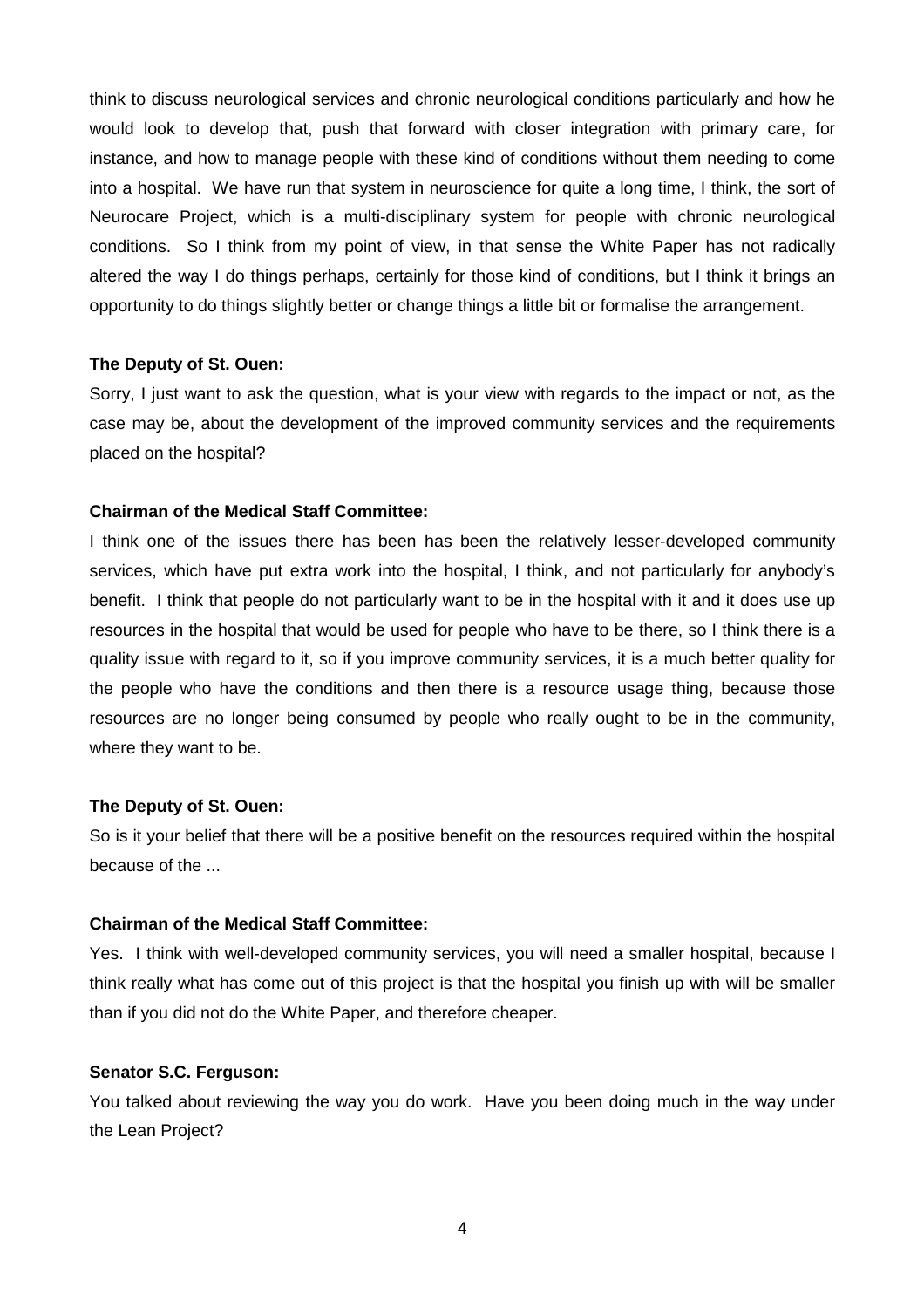Not personally.

# **Senator S.C. Ferguson:**

Why not?

# **Chairman of the Medical Staff Committee:**

I suppose the way we look at it is I would review my project, my work, continuously as part of audit, so from that point of view, my clinical practice is constantly reviewed.

# **Senator S.C. Ferguson:**

Yes, but I thought the essential part of Lean was for everybody, from the sort of manager/consultants at the top down to the frontline staff, who get together and assess what is being done and how it is being done.

# **Chairman of the Medical Staff Committee:**

Right. What I am saying is that we do that with anything as part of standard clinical practice, so that we would review our clinical practice as part of audit, find out whether there any issues regards clinical practice, both in terms of patient safety, treatment options, cost, throughput, mechanisms of care, audit it, see if there are any gaps or places that do not work well and change the practice and then re-audit, so that is standard medical practice.

# **The Deputy of St. Ouen:**

So currently there has been no specific emphasis placed on reviewing practice within a defined area and more generally across the ...

# **Chairman of the Medical Staff Committee:**

There have been specific things with regard to the new hospital project, so obviously we are now looking at that and drawing up things as to how it may be different under the new hospital, so that is a different thing altogether.

# **The Deputy of St. Ouen:**

Right, okay.

# **Deputy J.A. Hilton:**

Can I just take you back a little bit, because I just wanted to ask you a question? In an earlier question, you told us that the Medical Staff Committee met 6 times a year, and the hospital and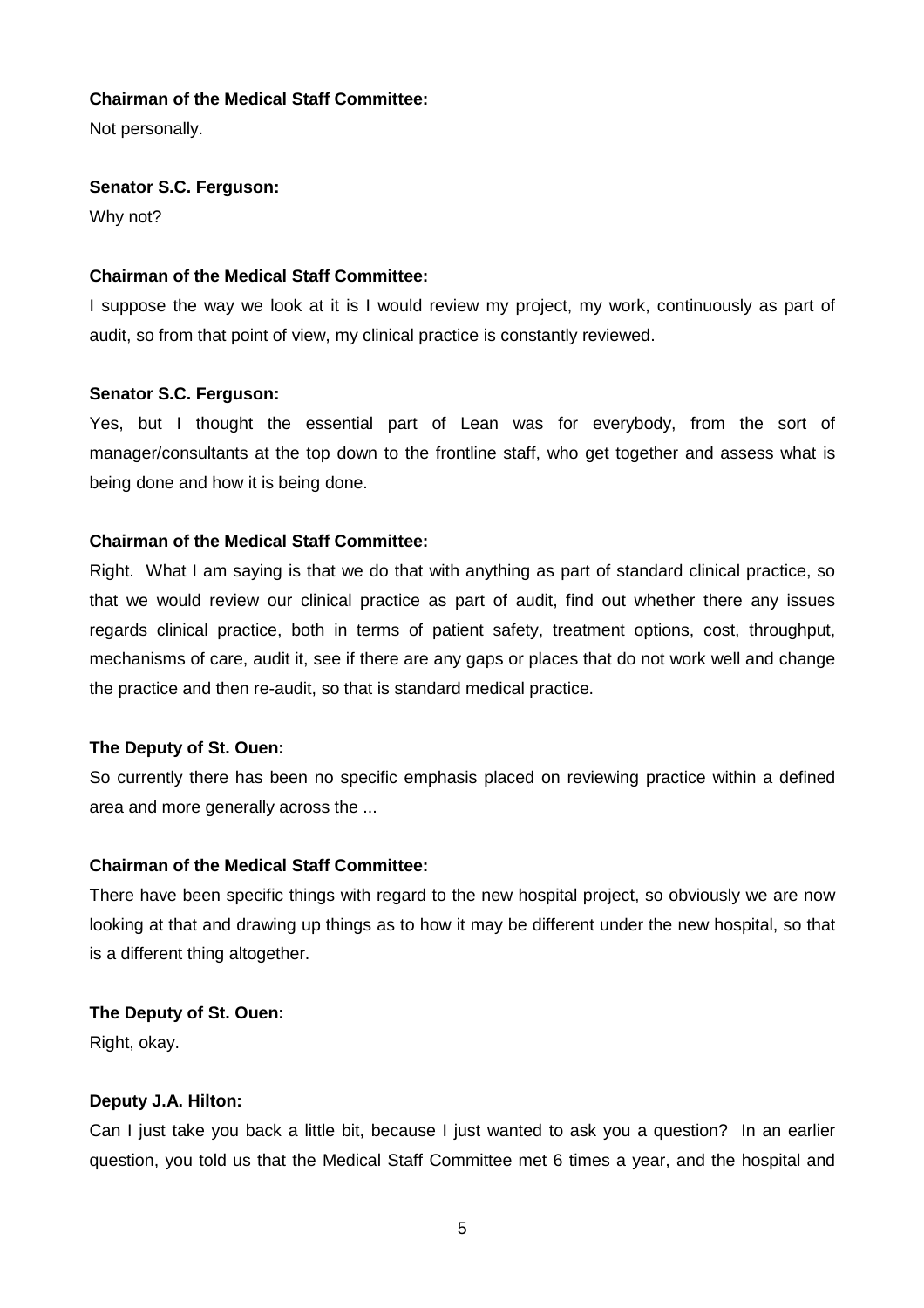the White Paper is an agenda item each time you meet, so you have not met on a more frequent basis to discuss the new plans for the hospital?

# **Chairman of the Medical Staff Committee:**

Within the hospital they have had workshops with regard to the White Paper, so they run separately from the Medical Staff Committee, because they are then open to all members of the hospital, rather than just the consultants and the senior medical staff.

# **Deputy J.A. Hilton:**

Can you just tell me who sits on the Medical Staff Committee?

# **Chairman of the Medical Staff Committee:**

All the consultants.

# **Deputy J.A. Hilton:**

All the consultants, so it is just the consultants and not anybody else, so it is all the consultants?

# **Chairman of the Medical Staff Committee:**

But the senior management team come to the Medical Staff Committee, but they are not really technically part of it.

# **Deputy J.A. Hilton:**

Okay. But they come to each of your meetings ...

# **Chairman of the Medical Staff Committee:**

Every meeting.

# **Deputy J.A. Hilton:**

... so is that the Hospital Director at each meeting or the Chief Executive Officer?

# **Chairman of the Medical Staff Committee:**

They both have a slot and obviously Julie is not able to attend all of the time, partly because I think we have had meetings that have clashed with meetings here, but she comes otherwise and does a report, so we have a Chief Executive's meeting and a Hospital Manager's meeting and the Finance Officer and Rachel comes to talk about the White Paper developments.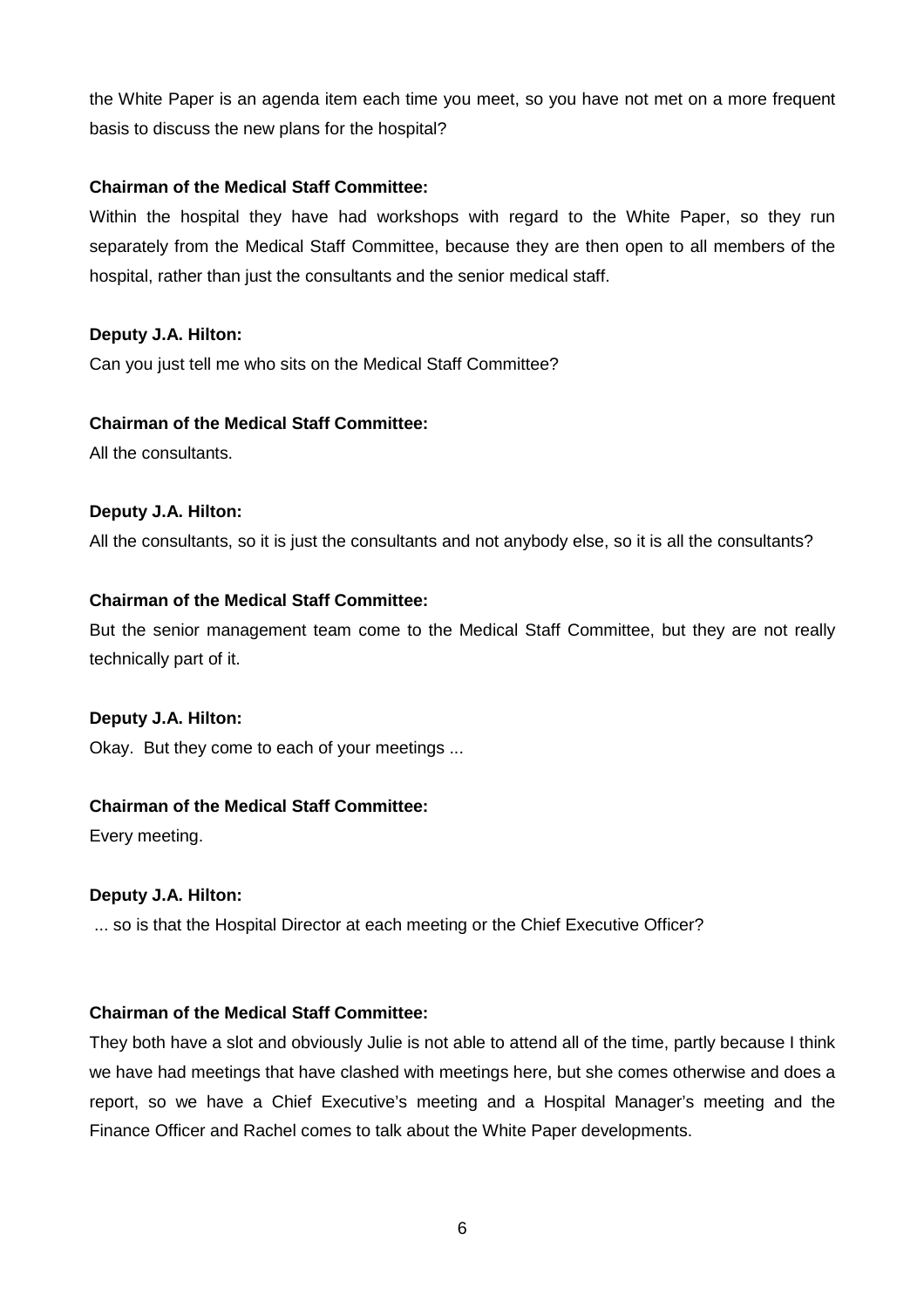# **Deputy J.A. Hilton:**

I think you mentioned also earlier on in answer to a question about the decision to switch to the 2 site option. Can you recall when the Medical Staff Committee was told that that was going to happen and were you part of that decision?

# **Chairman of the Medical Staff Committee:**

Not directly in terms of the decision with regard to the 2 sites, so I suppose that began to come up sometime last summer as an option or a potential option. It was there as developing the Overdale site in conjunction with the current hospital has always been one of the options, because it came out, I think, into the sort of last 5. I think when I first got involved, they had whittled off, I do not know, 15 of them or something, it was down to about 14 or something, and then the others dropped out fairly quickly.

#### **Deputy J.A. Hilton:**

How was that decision presented to the Medical Staff Committee, because a lot of work had been done around all the sites and whittling it down to 3 and I am just interested to know how it was given to you.

#### **Chairman of the Medical Staff Committee:**

I think they went: "These are the constraints in terms of the financial constraints, these are the options. In the budget, this is what can be achieved" so they presented the different options and can explain why they had come to this conclusion.

# **Deputy J.A. Hilton:**

Right, okay. What was the initial response of the Medical Staff Committee to that decision?

# **Chairman of the Medical Staff Committee:**

I do not think people were particularly surprised because I think we have increasingly used the Overdale site. I mean, I have always used the Overdale site, so I have always worked on a 2 site, because my original neurological clinics were at Overdale, but I also had clinics at the General Hospital, my rehabilitation beds were at Overdale, my acute beds were at the General Hospital, so I have always done it that way. About 10 years ago I moved all my clinics up to the Overdale site, because as a place to do outpatient work, it is much nicer. The access, I think, for people to go there is much nicer. It does not quite so hospital-like. The access for any kind of disabled person is massively better, so I have a fair number of patients with a disability, it was much easier to move them there.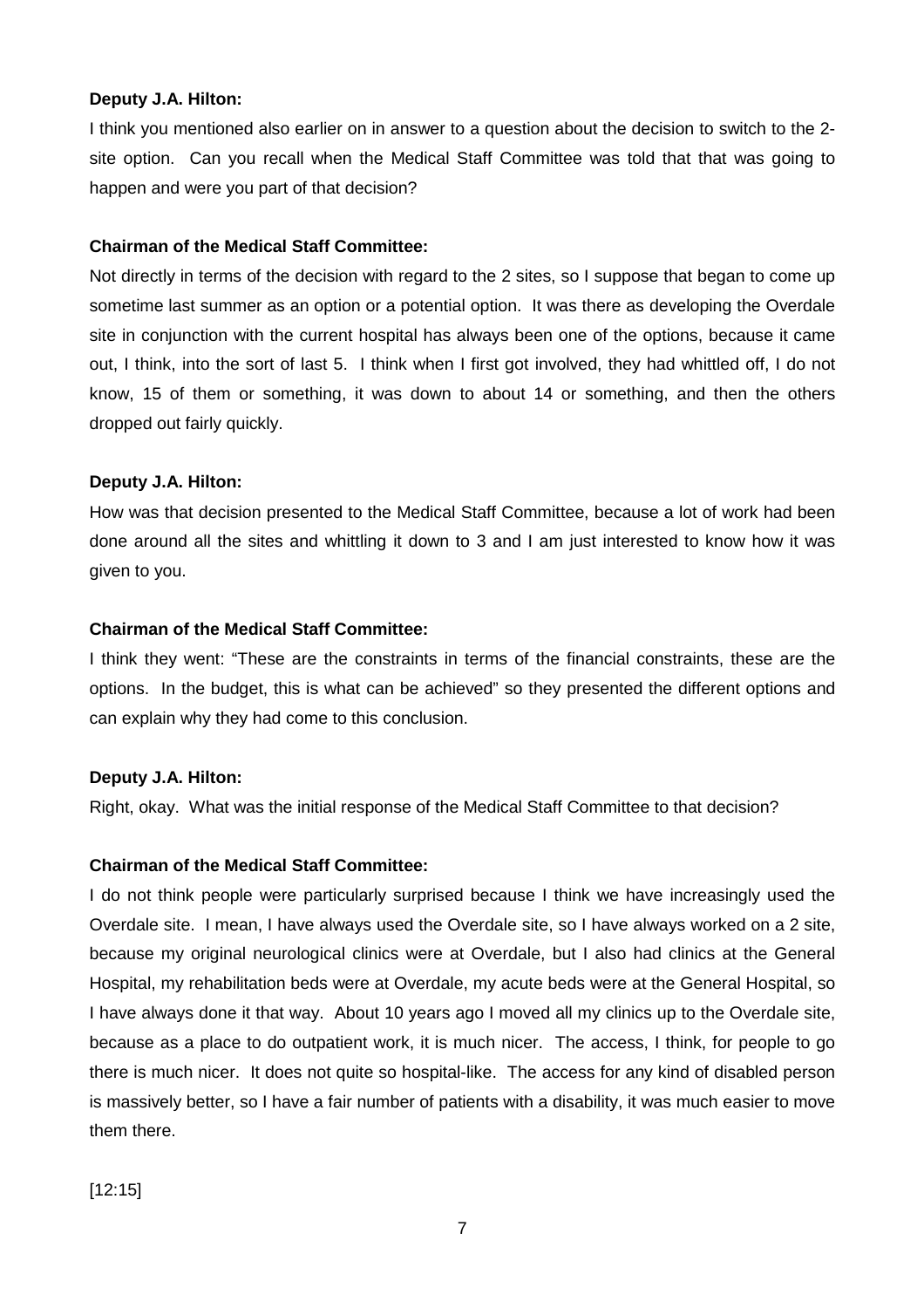So I was a kind of convert to that, so I have no real problem, but I think it was quite a nicely wellkept secret for a while, but more and more people have gradually moved up there. Pain moved, I think, first, then Urology moved, Diabetes moved, so it is ever-increasingly, so people are not really surprised by it and they are not surprised now, because they know a lot of people who do it that way, who do their clinics up there and enjoy doing it, and I think they get very nice comments from people coming up to the clinics as well, so I think that the feedback is generally that it is a good place to do clinics, so there was no sort of: "Oh, crikey, that is terrible, I cannot do that."

# **Deputy J.A. Hilton:**

Yes, so I think it would be fair to say from what you have just said that you are confident, you are happy with that decision because that is how you have operated yourself for the last 10 years.

# **Chairman of the Medical Staff Committee:**

I am very happy with the decision. I think there is also some advantages in moving more services up there, you get a sort of more critical mass of people in one area, so I think instead of being a large hospital with a side on, you then get something, as I say, sort of more sort of conjoined, a pair of complementary hospitals.

#### **Deputy J.A. Hilton:**

Okay. When you were given the decision, was the opinion of your fellow consultants the same as yours or what was the reaction generally?

# **Chairman of the Medical Staff Committee:**

Yes, I think generally positive. I think there are always people who will have a concern about: "Do we need 2 things or should my department be in this place or that place?" and I think there is work to be done to look at exactly what should go where and in conjunction with the clinicians, I think.

# **Deputy J.A. Hilton:**

Was there anybody who was ...

# **Chairman of the Medical Staff Committee:**

We have had nobody who has just gone: "I am not doing that."

#### **Senator S.C. Ferguson:**

But presumably there are departments which will have to be in both places, like pharmacy, cath lab and those sort of things, so that there will have to be a bit more thinking about those, presumably.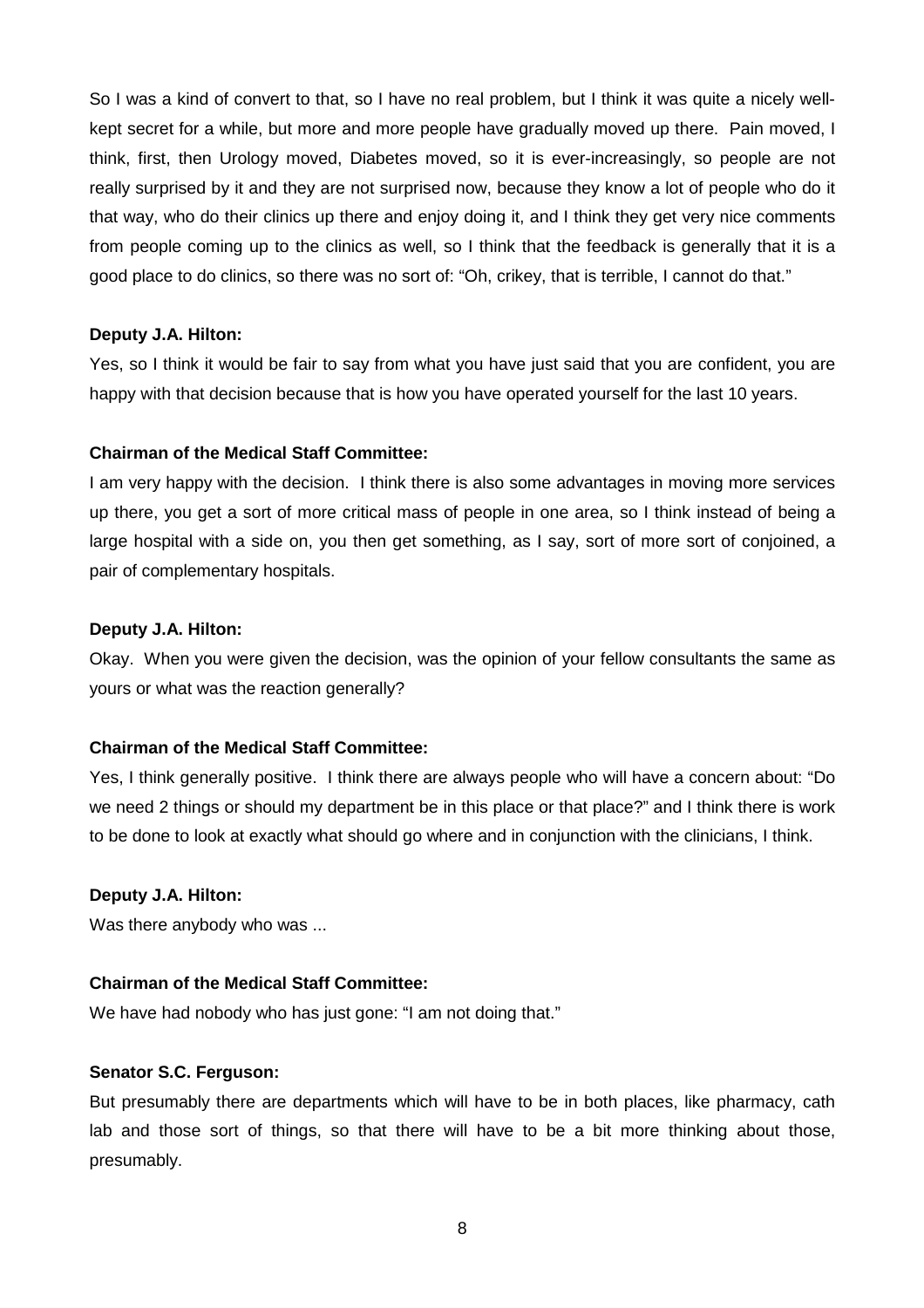Yes, I think there will have to be a sort of central area and I think there will have to be then a ... I mean, one of our problems I suppose when we do clinics at Overdale is the lack of any kind of pharmacy, so of course I write a prescription for somebody who is 85 or whatever and then tell them they have to go down to the General Hospital to get it. It is not great. That is one of those advantages of having that kind of critical mass, you have those things, the sort of basics in both places so people will not be yo-yoing backwards and forwards.

#### **The Deputy of St. Ouen:**

In your view, what do you think are the most significant challenges in what I call the overall redesign of Health and Social Services, taking into account the development of the community services alongside the ...

#### **Chairman of the Medical Staff Committee:**

Yes. I think demand will be the primary challenge, so I think you are going to have an older population which needs more services, will have more things wrong with them, but who now know that they really ought to be in their homes, being looked after. They do not want to be in an institution particularly, they want to be at home. They are aware that that is an option for them and I think there is that sort of public awareness now. It is something that will drive the need for services, and I think it is essential that those services are out in the community, otherwise people will be drawn in, because the quality of medical care and so on should be out there for all of those people.

#### **The Deputy of St. Ouen:**

So you say that the challenge will be to make sure that those improved community services are delivered; is that what you are saying?

#### **Chairman of the Medical Staff Committee:**

They need to be delivered, yes.

#### **Deputy J.A. Hilton:**

With regard to the Health White Paper, I am not sure that your speciality has been particularly targeted in the first 3 years.

# **Chairman of the Medical Staff Committee:**

No, I think we are the second wave of that.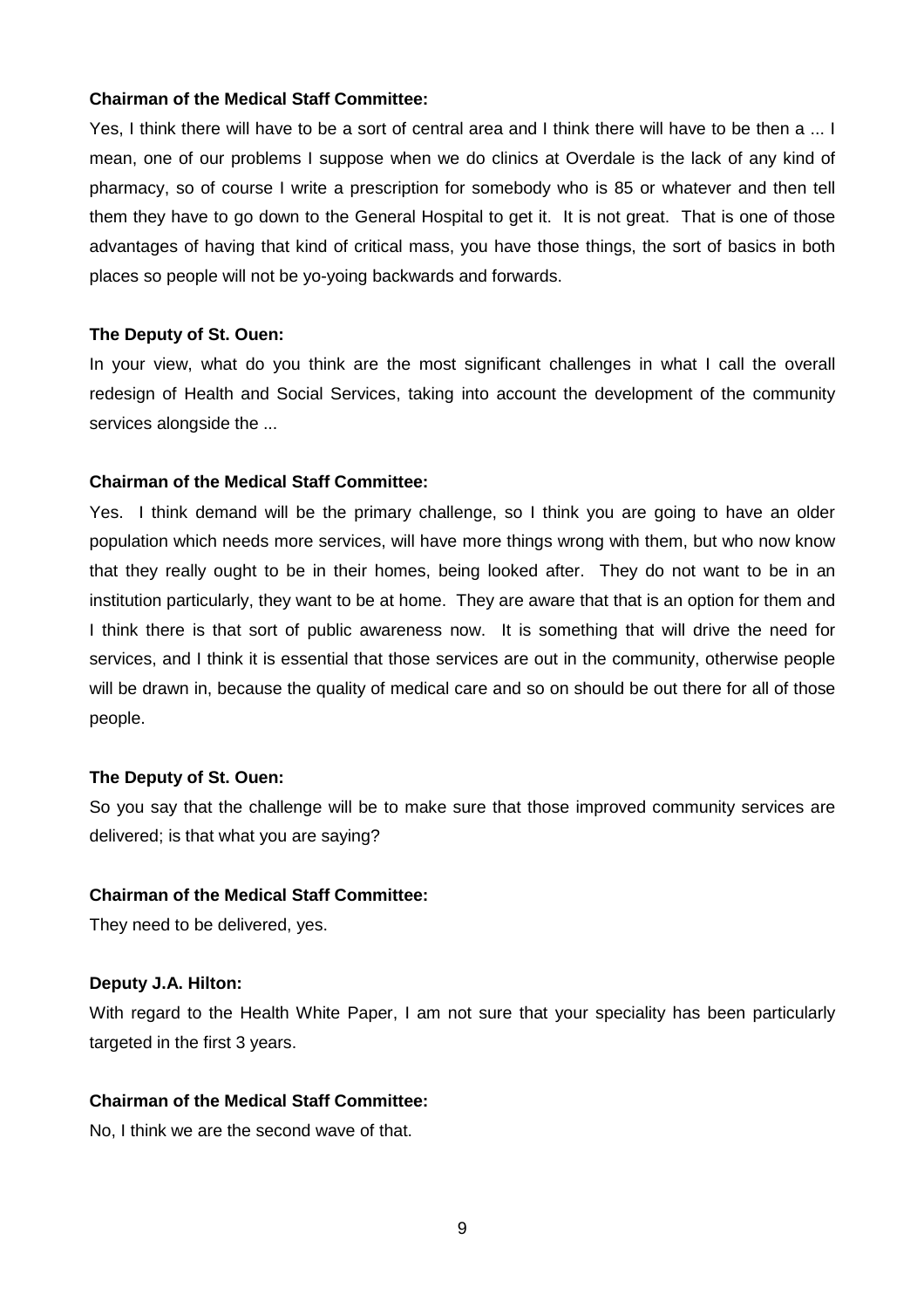# **Deputy J.A. Hilton:**

The second tranche, 2016 to 2019.

# **Chairman of the Medical Staff Committee:**

Yes. We looked a little bit in terms of acute stroke care, because it was very similar to that related to cardiovascular, in the sense that the risk factors or the health message really in terms of smoking cessation and diet et cetera and blood pressure control are all exactly the same, so we share common risks, so what the cardiology team and so on put in place in terms of reducing the risk of heart attack will reduce the risk of stroke without needing to do anything, which is good.

# **Deputy J.A. Hilton:**

Yes.

# **Senator S.C. Ferguson:**

Have you had a look at the work that has been done in Plymouth in approving the throughput of the stroke department?

# **Chairman of the Medical Staff Committee:**

No.

# **Senator S.C. Ferguson:**

Oh, it is worth looking at, I think.

# **Deputy J.A. Hilton:**

Are you confident that ... we had a public hearing this morning with the Chief Nurse and we know that there are going to be significant pressures on the hospital and the services we provide because of an ageing population and high expectations from people as well that they are going to be treated.

# **Chairman of the Medical Staff Committee:**

Absolutely.

# **Deputy J.A. Hilton:**

Are you confident that Jersey is well-placed to provide those services that need to be provided with regard to staffing, for instance?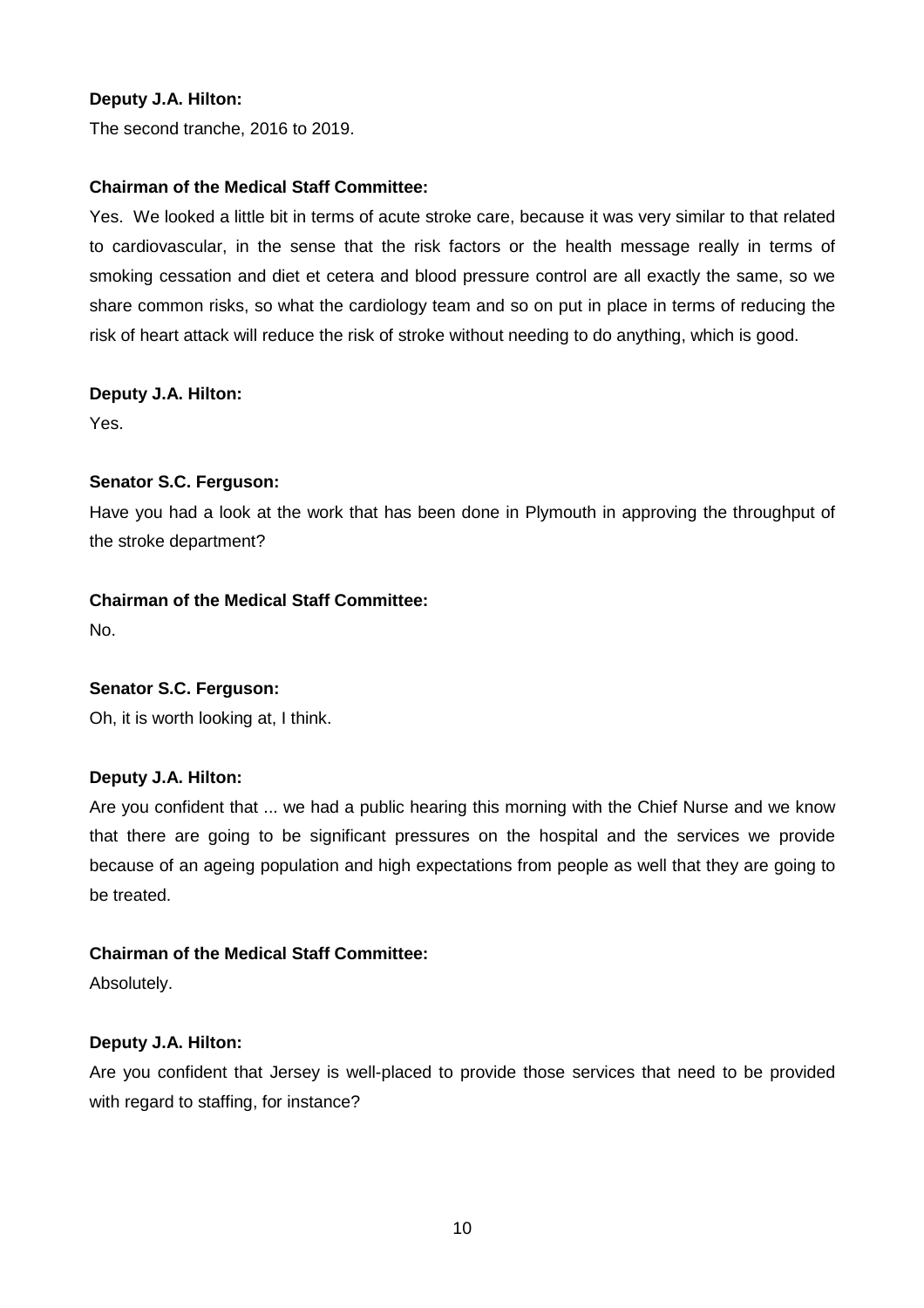Firstly, I think Jersey has an ideal opportunity because of its size to react very rapidly to changes, so I think we can adjust it reasonably quickly. This is quite an exciting project. I think it is the sort of thing that will attract people to come to Jersey I think in terms of nursing, and so I think these are quite exciting times. You know, there is clear commitment which has been made by this Island to improve its healthcare and compared to some places where things seem to be tailing off a little bit and there is not a drive forward, Jersey is not like that. We have taken it by the horns here and we are going to improve matters and I think that is quite exciting, so I think that is the sort of thing that will drive recruitment. I think people want to work in that kind of environment where they feel that they can develop their services to improve the healthcare of the Island.

#### **Deputy J.A. Hilton:**

With regard to your staff, some of whom I believe work in the community already, have they expressed an opinion about the 2-site option or the additional investment in care in the community?

# **Chairman of the Medical Staff Committee:**

In terms of the 2-site option, my specialist nurses obviously are based largely at Overdale, but go regularly down to the General Hospital, so again, they are already on a 2-site option. Obviously the development of better community services is something they can then bring forward to the people they are looking after and improving their care, so they are quite excited by that.

#### **Deputy J.A. Hilton:**

Yes, okay.

#### **The Deputy of St. Ouen:**

So generally, in your view, staff are supportive of the proposed ...

# **Chairman of the Medical Staff Committee:**

Yes, I think staff are supportive, yes.

#### **The Deputy of St. Ouen:**

Are there any greater risks to patient safety from moving towards a 2-site option rather than a single site?

#### **Chairman of the Medical Staff Committee:**

Personally, I do not think there are. I mean, I think obviously the General Hospital site will remain the acute hospital site, so that patients who are acutely ill will be taken there, as they are now, so I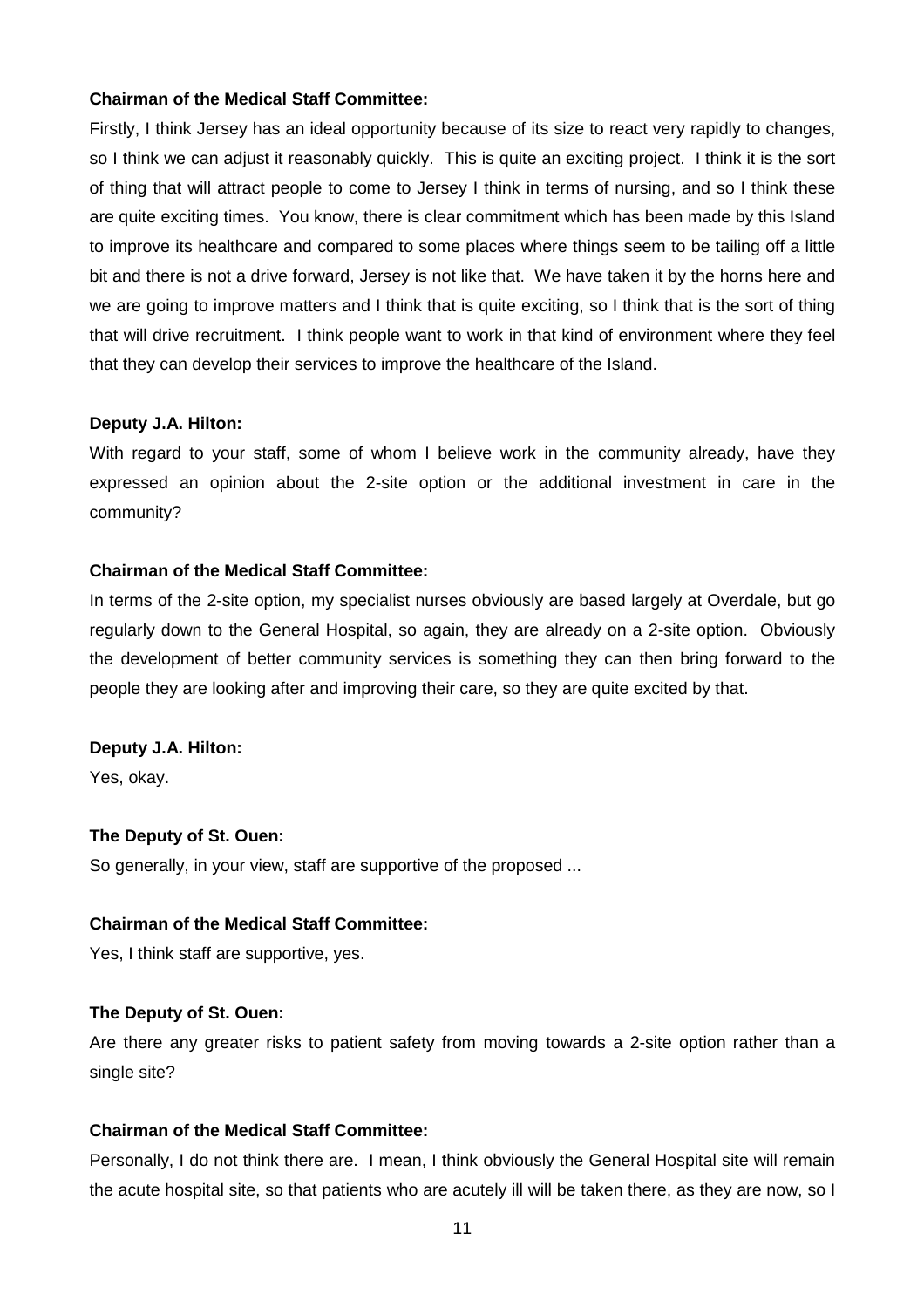do not think that is radically different. I think in terms of the people in Overdale then there will be more people there providing a greater range of services than they have at the moment, so in fact, if anything, I think it might reduce the risk of something occurring unforeseen at the Overdale site, because now obviously we scoop and take them to the General Hospital and it may not be necessary to do that. We, for instance, could not do an x-ray at the Overdale site because we have no x-ray facility.

#### **The Deputy of St. Ouen:**

Are you aware of similar practising dual sites that are in operation in the U.K. (United Kingdom) or elsewhere?

#### **Chairman of the Medical Staff Committee:**

I think there have always been dual-site operations in the U.K. Many, I suppose, standard towns in certainly the north-west of England have 2 hospitals, usually traditionally a Royal Infirmary in the centre of a town and a general hospital, which is just outside, which used to be a workhouse, largely. That is how it is set up that way. Now, quite often the A. and E. (Accident and Emergency) department would be in the Royal Infirmary and some of the more long-term conditions would be in the general hospital, although what you are tending to see is that that has been shuffled around a little bit because the population no longer lives in the town, they live out of the town, so they are beginning to move those services out of the town, so it has always been done that way. There is nothing particularly radical about it, I think, so it does not bring this sort of terror, really.

#### **The Deputy of St. Ouen:**

Mention has been made of the development of an acute hospital strategy - I hope I have got the title right - or plan. Are the Medical Staff Committee involved in developing or considering that acute hospital strategy?

#### **Chairman of the Medical Staff Committee:**

Yes, because what is required for our particular specialty and our particular range of conditions and what resources may be required and so on, and then obviously there are potential staff implications in terms of making sure there are adequate numbers of doctors or nurses or specialist nurses available to manage those conditions when they come in, so that has really got to be clinically-driven.

#### **The Deputy of St. Ouen:**

What stage are you at in that plan?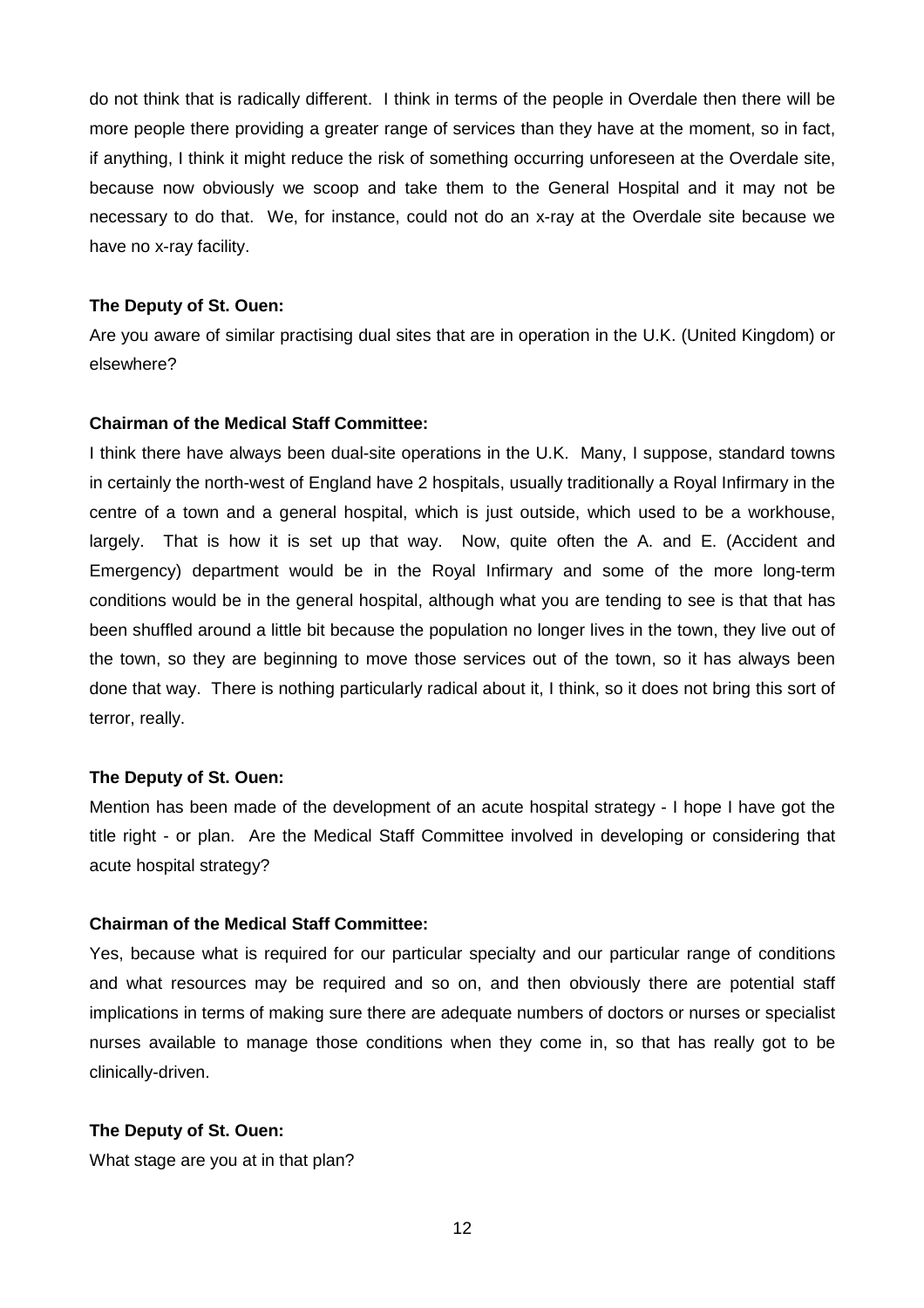We are just at that point where we are looking at it from the point of view of what do we need at the moment, so we are filling in documents just to look at what services we think would be required in each place and so on.

# **The Deputy of St. Ouen:**

So is it likely that running a dual-site hospital will require additional resources, manpower and general resources?

# **Chairman of the Medical Staff Committee:**

I think if you did it entirely without the White Paper community service thing, then you would certainly need to do that. I think there may be some initial duplication while one site is being changed and the other site is not, so I think there will be a bit of that and certainly there will be a sort of bump in it, and then as the White Paper community service is developed, then you may not necessarily need to do that.

# **The Deputy of St. Ouen:**

Do you or your committee have any concerns about sort of being able to recruit individuals, nurses, other professionals with the appropriate skills to support a dual site?

# **Chairman of the Medical Staff Committee:**

I mean, we have had very good recruitment in the last year or so. We have recruited a fair number of young, extremely talented consultants to the hospital and to the Island who are bringing lots of new skills. Now, obviously those new skills occasionally will bring in new technology, so there is initial set-up, but I think that was worked into the business case for their arrival and their job descriptions when they came, so I think that was all worked through. But some of those, there is then some gain with regard to that, because they are bringing skills that currently or previously would necessitate a person going off the Island for that treatment, and now they are no longer needed to do that, so we are bringing those patients back into health and keeping them here, which firstly, most patients would prefer to do, and secondly, it is significantly cheaper to do that if we do it.

# **The Deputy of St. Ouen:**

So you have no major concerns about the Island being able to recruit the appropriate staff and deliver this?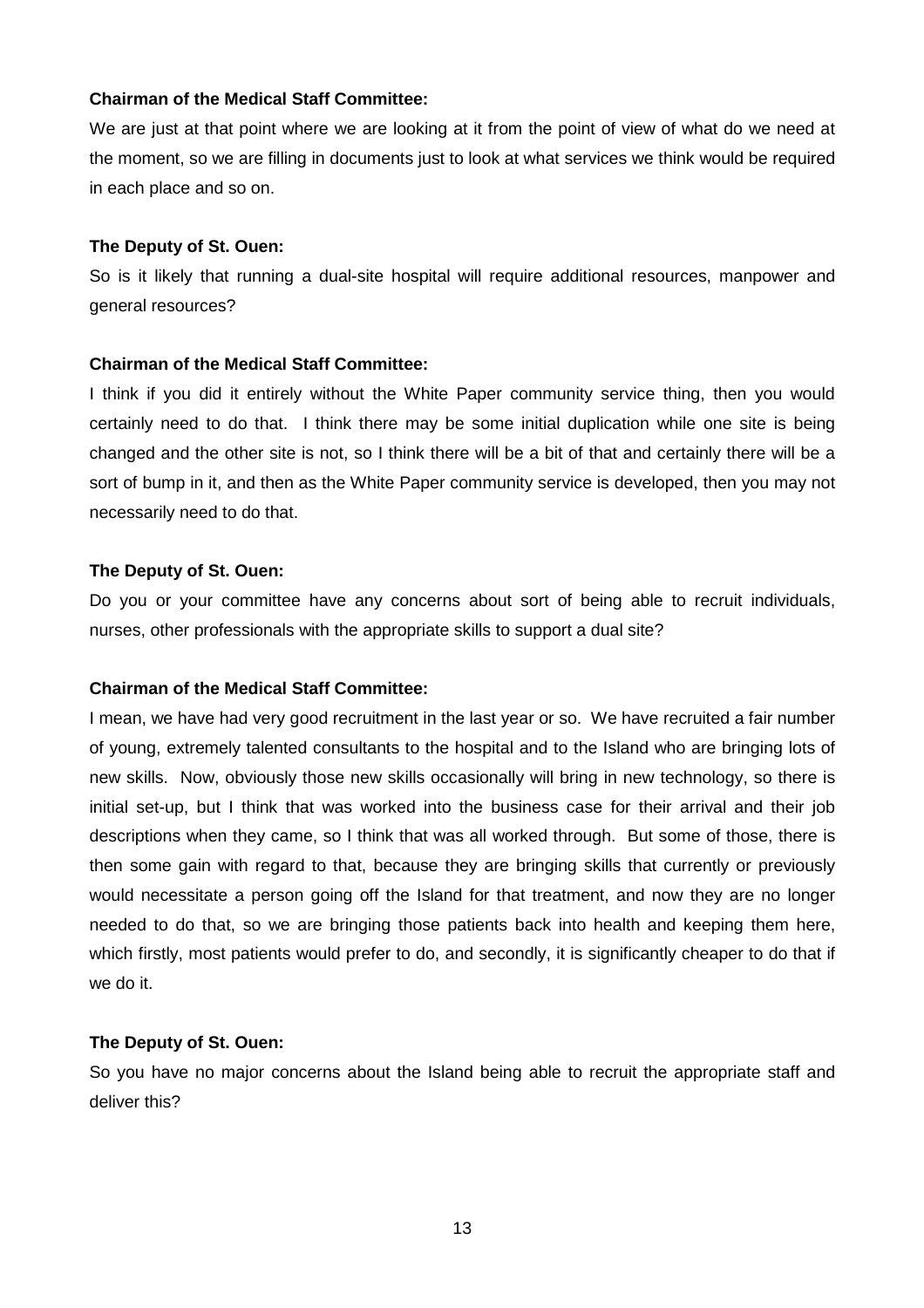I think what we have got to note is with this kind of development, what we can say to people is that we are committed to healthcare on this Island. We are developing this as an exciting place to come and be in health and I think that is a very attractive thing.

#### **The Deputy of St. Ouen:**

We were also told that obviously because of the acknowledgement that there is quite a big financial constraint on the overall cost of providing a new hospital that a prioritisation process has taken place around what services are going to provided and so on and so forth. Have the Medical Staff Committee been involved in that?

#### **Chairman of the Medical Staff Committee:**

In terms of?

# **The Deputy of St. Ouen:**

Discussions and that prioritisation of how a hospital can be provided within a much lower figure than what was initially identified.

# **Chairman of the Medical Staff Committee:**

I think we have already been consulted on things that have to be provided, so there are certain things that absolutely have to be provided and I think there are things that ideally you would provide and I think in many ways that is a clinical decision. You can say: "Well, we can do this, but the numbers may be quite small and therefore you may say that is ... we could use that money better to do that" so I think there are always those. In healthcare, there is always the ability to spend limitless amounts of money and I think we could always spend the money you give us, but anyway, I think there is increasing understanding in the real world that there is not a limitless amount of money and therefore you have to look at where you get your best results and your best value for money.

# **Deputy J.A. Hilton:**

Within your speciality, are you the only consultant?

# **Chairman of the Medical Staff Committee:**

I am.

# **Deputy J.A. Hilton:**

Have you got a problem with your waiting list?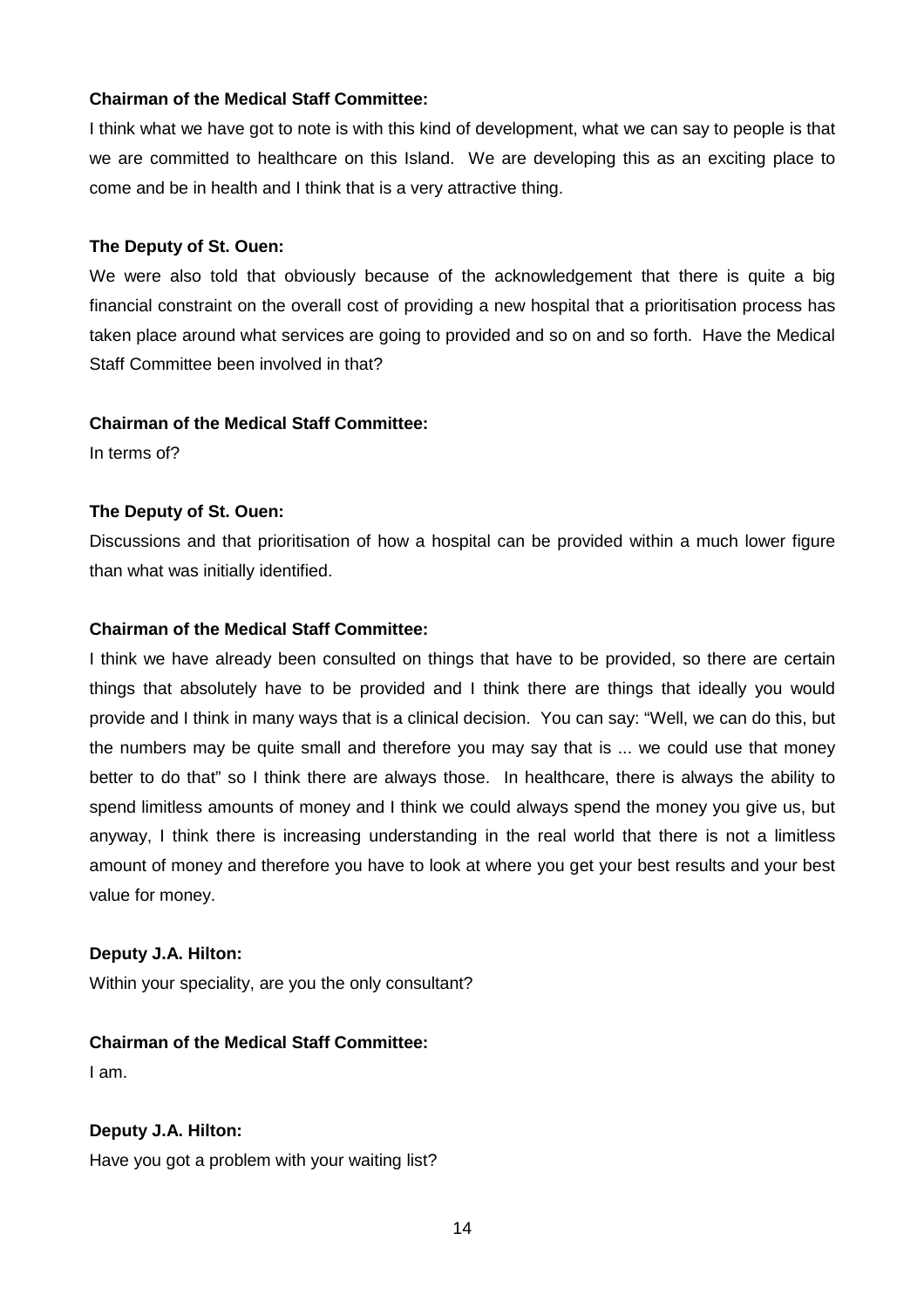Have I got a problem with my waiting list?

# **Deputy J.A. Hilton:**

Yes.

# **Chairman of the Medical Staff Committee:**

My attitude to my waiting list is it is longer than I would like, but significantly better than it was a year ago, so my waiting list is smaller than it was a year ago, significantly smaller, so we have moved that smaller. I would hope that that would come down further as these developments begin to kick in, because obviously part of my patient load, I suppose, are people with chronic neurological conditions. Now, some of those conditions, with better-developed services in the community, would not then need to maybe attend hospital quite so often. If we can remove the number of follow-up patients who come, then we can see more new patients, then the waiting time will come down, so I am hoping for positive effect on my waiting times from this whole project.

# **Deputy J.A. Hilton:**

Can you tell us what the waiting list time is now from referral from a G.P. to yourself?

# **Chairman of the Medical Staff Committee:**

Not absolutely accurately, in the sense that when I get a referral from a G.P. and I prioritise it to urgent, in which case they could well be seen later that week; a routine, which could be, I suppose, about 18 weeks at the moment - or probably somewhere around that figure - and then a soon, which would be sort of 6 to 8 perhaps or a bit less.

[12:30]

**Deputy J.A. Hilton:** 6 to?

# **Chairman of the Medical Staff Committee:**

8 weeks.

# **Deputy J.A. Hilton:**

Weeks, okay. So generally speaking, for just a routine appointment, about 18 weeks, and you have spoken that your waiting list is shorter than it was a year ago ...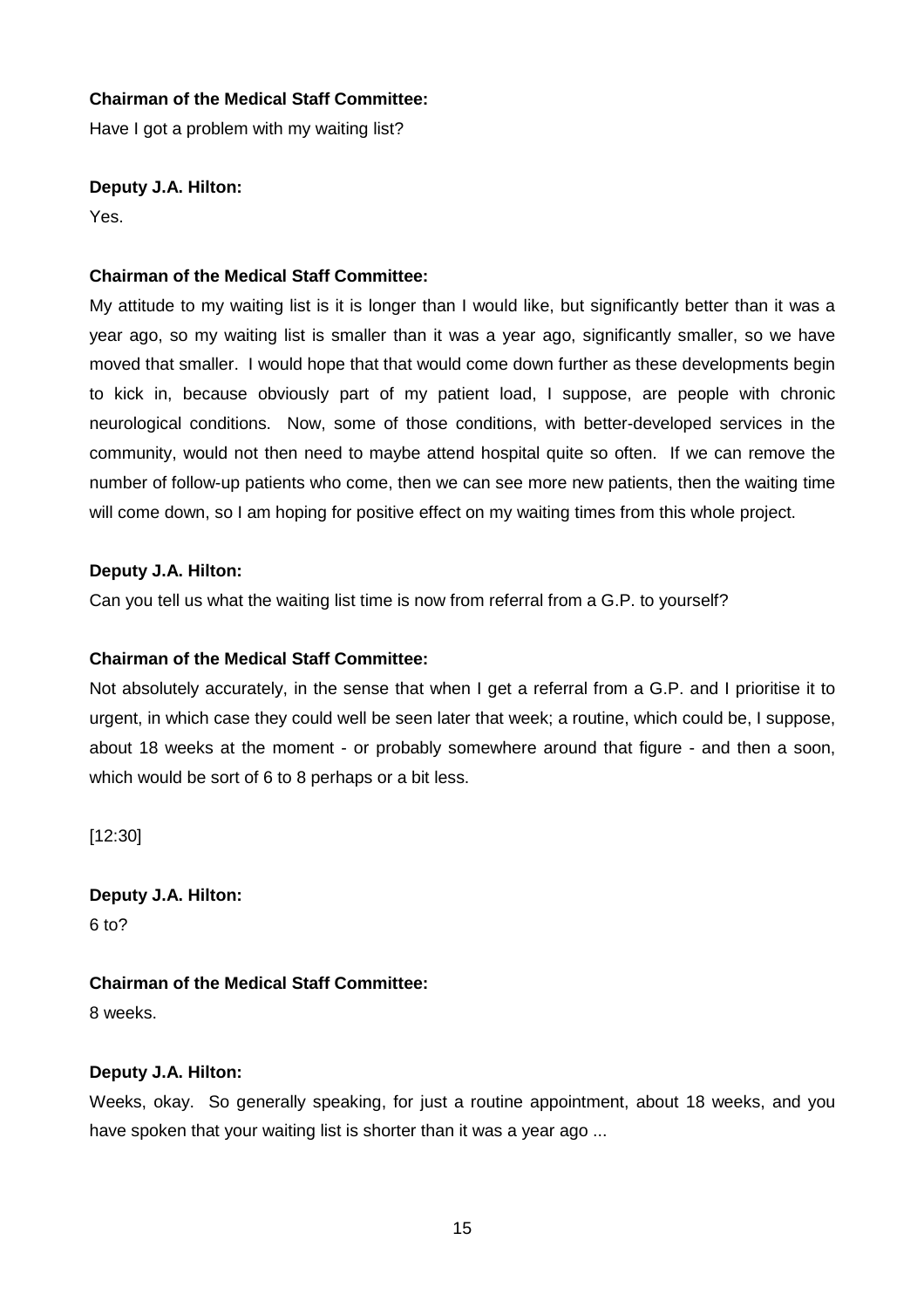Oh, yes.

# **Deputy J.A. Hilton:**

... through improved working practices.

# **Chairman of the Medical Staff Committee:**

Well, we redesigned the clinics so that they are longer and then we adjusted them slightly to reduce the impact of recurring events, sort of audit meetings or management meetings or things that tend to rotate through a month or a week, so it takes out a particular session. Some of those tended to occur on the same day, and therefore pulled out a clinic on a regular basis. We adjusted the clinics so that it will not work that way, so ...

# **Deputy J.A. Hilton:**

The reason I asked that question is because a lot of concern has been expressed in general about waiting lists at the hospital, and with an ageing demographic, I am wondering, in the future, realistically how you would manage as a single consultant speciality.

# **Chairman of the Medical Staff Committee:**

I think this is the reason you have to have the White Paper, so this is why you could not, I think, have business as usual, because I think eventually you would drown in the demographics, but I think you have to be able to develop your community services, the option for people to be managed in their homes, in their communities and largely overseen by primary care. They may need to touch into the specialist service periodically for a review but substantially less than they do at the moment, I think.

# **Deputy J.A. Hilton:**

So I think from the previous answer we said that your particular service will be looked at in the Health White Paper in the 2016 to 2019 period.

# **Chairman of the Medical Staff Committee:**

Yes.

# **Deputy J.A. Hilton:**

So that is a couple of years away yet. Are you confident that you are going to stay on top of the waiting lists in the next couple of years, which are bound to increase?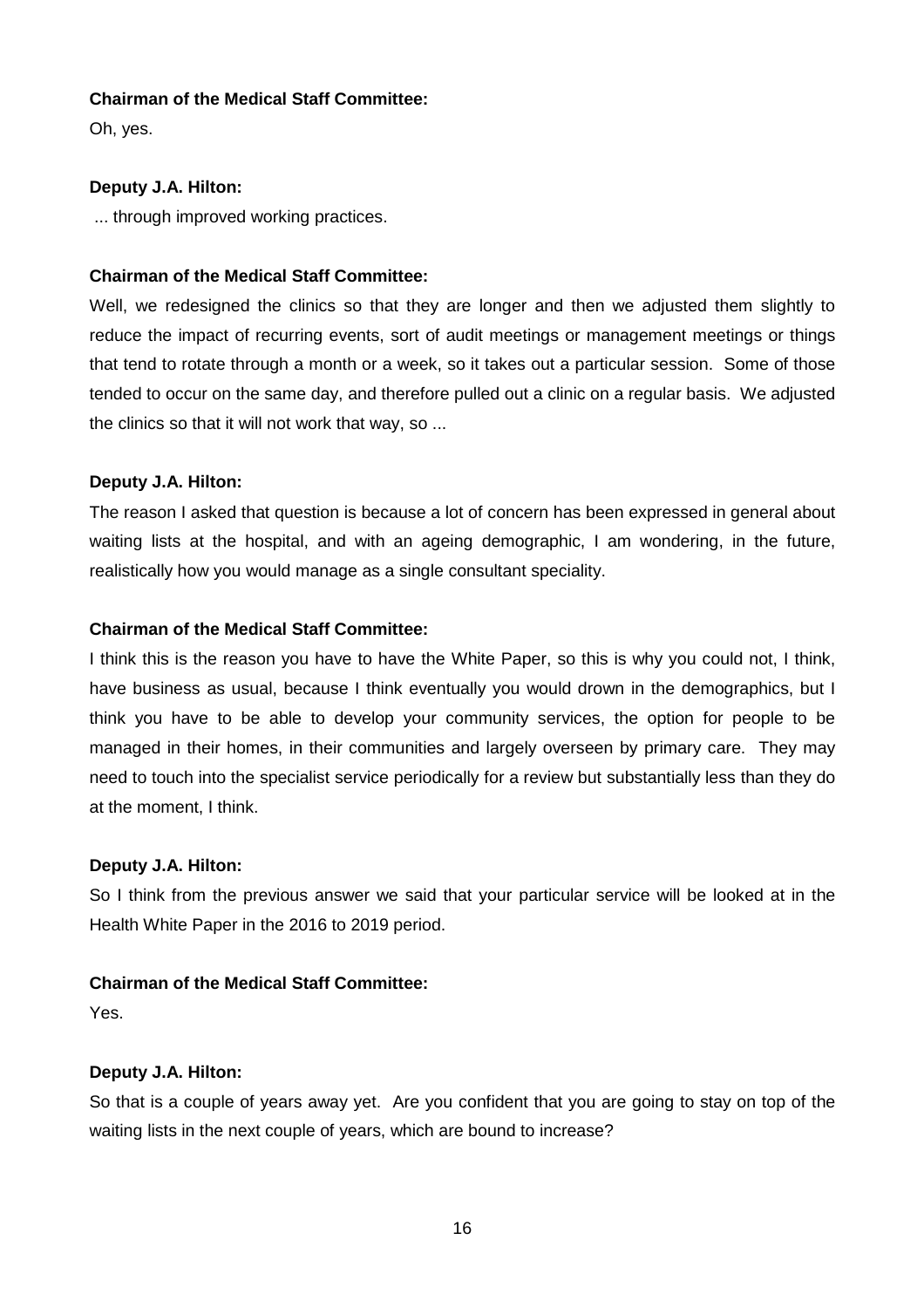Yes, I think waiting lists have come down, so they are not going up, they have come down, so I think we have at least moved it in the right direction and as long as we can keep ... you know, it is vigilance, really, I think on it so that it does not drift.

# **The Deputy of St. Ouen:**

Given that the initial cost of the new hospital that was identified by a team of experienced U.K. consultants was £450 million and that subsequently a sum of £300 million has been determined to be the appropriate amount that the Island can afford, what actual impact will the reduction in that capital spend have on the Island and the hospital services we provide?

# **Chairman of the Medical Staff Committee:**

I think the way it has worked out, because we are using the sites we already have, and that is a substantial amount of that difference, is it not, rather than a completely fresh site. It is one of the reasons. I mean, obviously we do own the 2 sites.

# **The Deputy of St. Ouen:**

So you are saying it is basically making use of existing, albeit ageing, buildings rather than starting with a clean sheet of paper and having a complete new build?

# **Chairman of the Medical Staff Committee:**

Yes, that is one of the reasons, certainly.

# **The Deputy of St. Ouen:**

There is no other impact apart from that?

# **Chairman of the Medical Staff Committee:**

I am not quite sure what the question is.

# **The Deputy of St. Ouen:**

If the consultants say to provide the hospital services you require a hospital that will cost £450 million, and certainly an individual says or a group of ministers determine that the money available is only £300 million, we are just trying to understand what impact, if any, the reduction in the funds available make to the services that we actually will benefit from.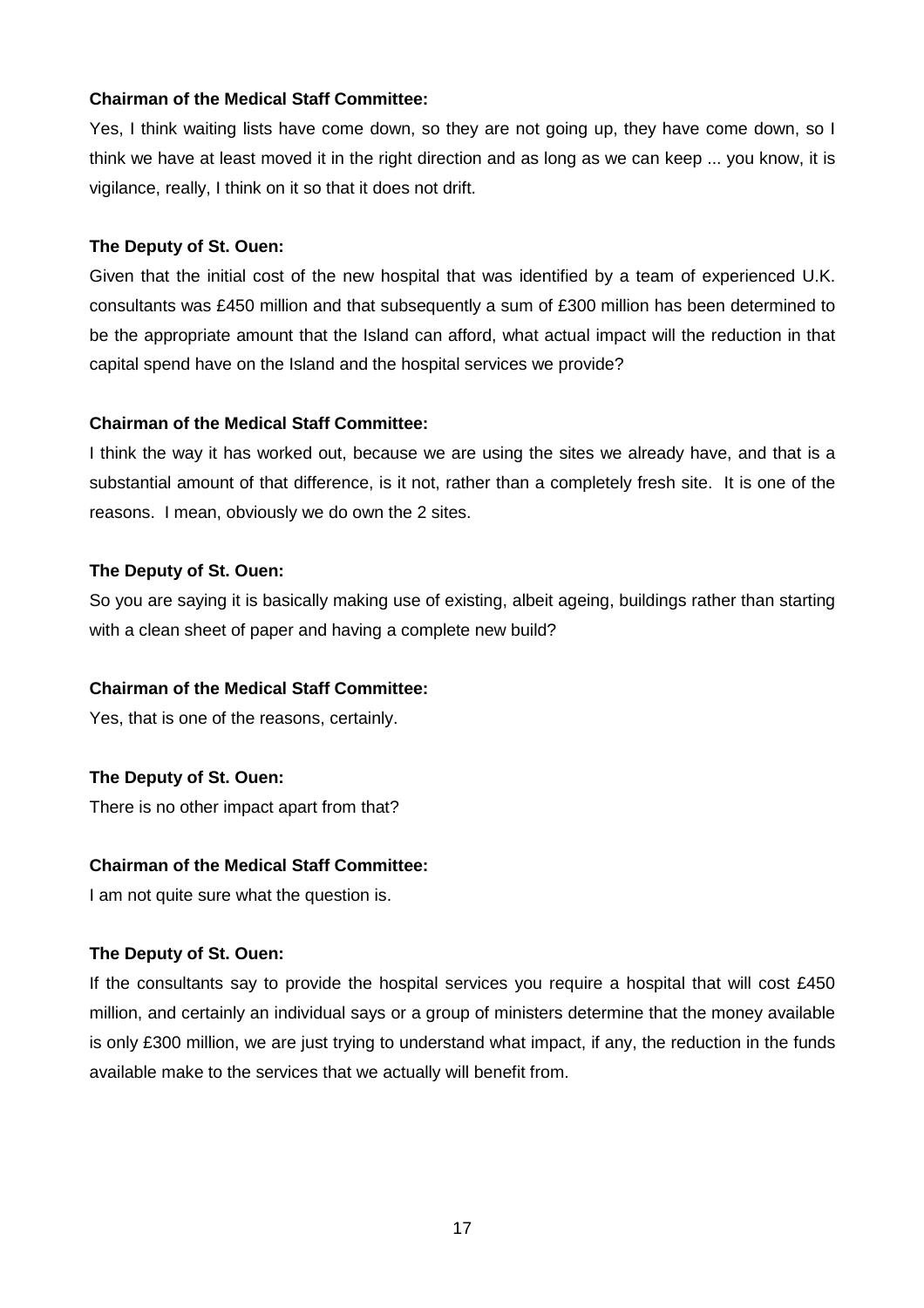Well, what I would hope is that it would not affect the services that we deliver, that by doing it differently in terms of the way it is built, in terms of where it is built, then the services can be provided, but the cost of putting them into a building is much cheaper.

#### **Senator S.C. Ferguson:**

Do you have any conversations with your Medical Staff Committee colleagues as to services that we do not provide in the Island that you think we could provide with advantage, or alternatively, services that we are providing that would be better provided on the mainland?

# **Chairman of the Medical Staff Committee:**

We would not normally discuss that at the Medical Staff Committee. That would normally be raised through the clinical directors, so if we wanted to develop a service, for instance, that we do not currently have, then we would either ... we would go the Clinical Director. If there are cost implications, then we would be required to provide some kind of business plan as to how that would be funded, how it would be delivered, what is the likely number of people and what extra resources may or may not be required, and then that would go forward to a committee of clinical directors, which I am not part of, I have to say.

# **Senator S.C. Ferguson:**

Yes. I was going to say, okay, if ...

# **Chairman of the Medical Staff Committee:**

But that is how I would do it, certainly.

#### **Senator S.C. Ferguson:**

Yes. Let me put it another way: from your sort of personal and professional point of view, are there services that we should be looking at and we do not have or ...

# **Chairman of the Medical Staff Committee:**

I think they are looking into the feasibility of radiotherapy on Jersey, so that is, I suppose, the other service I occasionally would use which we go off the Island would be radioisotopes imaging, but with the numbers I certainly would use, I am not sure that would be justifiable to keep it here, to provide it here.

#### **Senator S.C. Ferguson:**

There is not anything you think: "Gosh, we need that desperately"?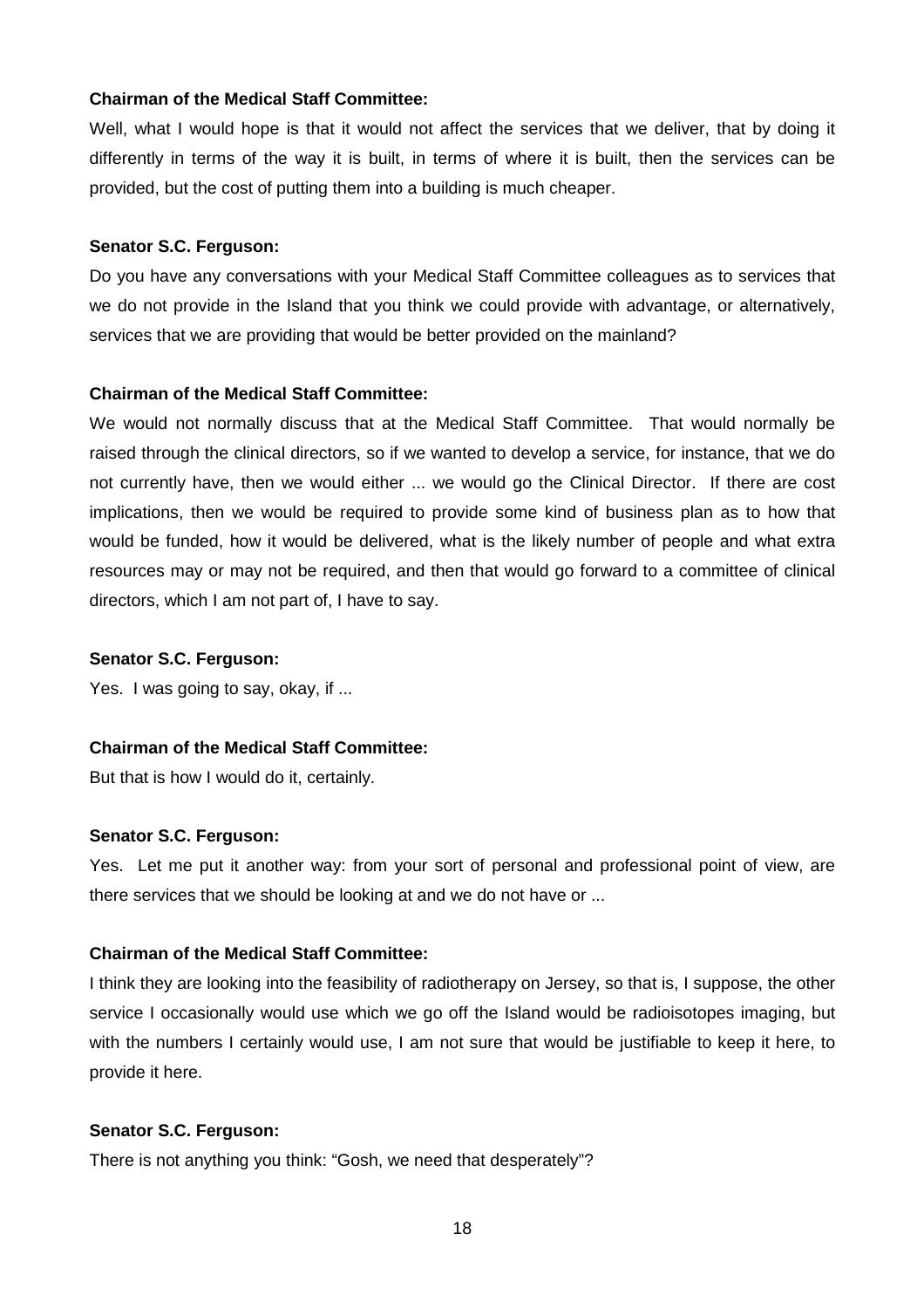No, I do not think there are.

#### **The Deputy of St. Ouen:**

Again, I am just trying to get my head round how we can end up with a hospital which provides all the things that we want to at two-thirds of the cost that the consultants believe it needs to be, and also whether or not any ... I mean, are we going to be experiencing more or less off-Island treatment as a result of having a lesser hospital than perhaps we otherwise would have had?

#### **Chairman of the Medical Staff Committee:**

I am not sure we will get less of a hospital. I think you get a hospital that costs less, but it is not necessarily a lesser hospital, so personally I do not think we are going to send more people off the Island. I think, if anything, we are likely to send less. That is really to do with changes in staffing and new people coming in doing different things, particularly in the surgical specialties, where new expertise comes in and brings new talent and does new things. I think some of those people are currently travelling to the U.K. for that expertise and now we have got the expertise here and they do not need to travel. I am not privy to the build costs of the hospital, so I do not know how much saving is from going from ... the sort of £450 million was the single-site option, but I think included things like buying a site, did it not, and things like that? I am not privy to that information, but I think that has a big impact on the overall cost, so I do not think the services are being cut to cut the cost. That is not my understanding. I am not expecting services to be cut, I am expecting enhanced services from the new hospital rather than reduced services.

#### **The Deputy of St. Ouen:**

Do we currently have visiting consultants who come and attend the Island on a regular basis to see patients on the Island rather than sending patients off-Island for treatment?

#### **Chairman of the Medical Staff Committee:**

Yes, we do. Yes.

#### **The Deputy of St. Ouen:**

Is it planned to extend that sort of service, we have looked at introducing more off-Island specialists to come and treat or see people on-Island, rather than send a patient off-Island to them?

# **Chairman of the Medical Staff Committee:**

I think it depends on the numbers. Generally, I do not think it is anticipated that we bring more people to the Island. Generally, the specialties in which numbers would go off are the ones where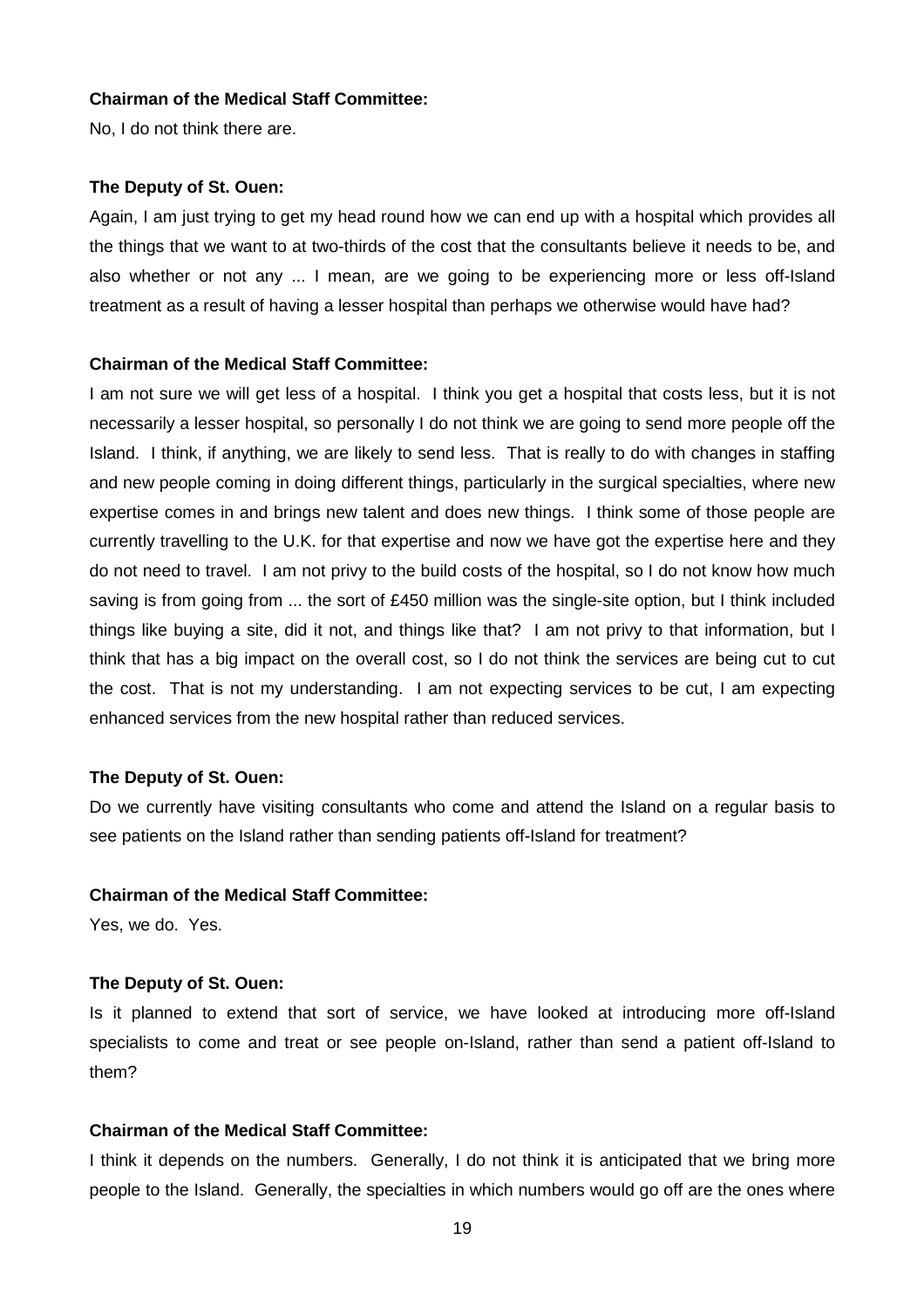we have visiting people. I think that as you drop below a certain point, it is much better to send the person, if necessary. So I do not think we are going to see a lot more visiting. It has its complications, having visiting, not least of which are weather disruption and a variety of things like that, and supervision of those people when those people are not here, so ideally that people - from talking to people - would be prefer to be looked after on the Island by somebody who is on the Island because what they want to know is if something does not work or they get a funny reaction to something, they can ring up the secretary or whatever and then you can get hold of them or bring them up to a clinic or whatever, but if you are not coming back for 3 months, then that is a problem, I think. So there is an issue with that, and obviously for specific expertise, the numbers that we would see here would be too small to justify having a specialist in a particular area, and to keep their skills up, and some of those specialties are only provided in central hospitals in any case. So many, many hospitals, smaller hospitals in towns rather than in cities, would not have one of those either, they would send those people into a central hospital.

#### **The Deputy of St. Ouen:**

Is there much collaboration between our hospital and the one in Guernsey and the medical staff?

#### **Chairman of the Medical Staff Committee:**

Absolutely not, as far as I know.

# **Deputy J.A. Hilton:**

Are you surprised at that?

#### **Chairman of the Medical Staff Committee:**

I am, yes.

# **Deputy J.A. Hilton:**

Why is that?

# **Chairman of the Medical Staff Committee:**

I do not know.

# **Deputy J.A. Hilton:**

Have you asked?

# **Chairman of the Medical Staff Committee:**

We used to. When I first came here, which was 18 years ago, we used to go over twice or 3 times a year, or they would come over, we would come over, and just meet, and we would present some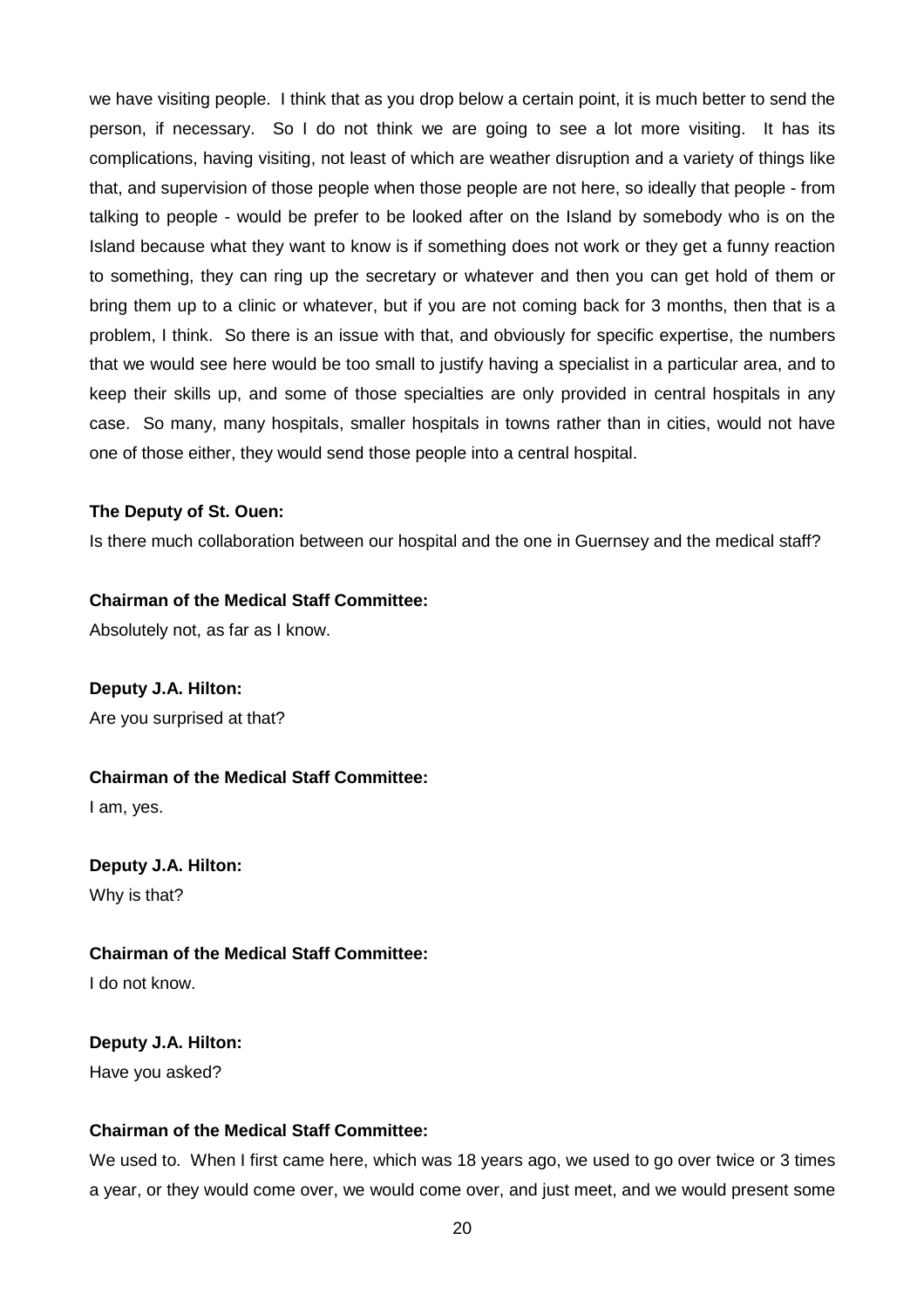cases or interesting cases and they would do the same, but increasingly, certainly in Guernsey, they were never able to come because they do not have junior medical staff in Guernsey, so it is entirely ... so we would go over there and we would not meet anybody because they would be stuck in the A. and E. department or with a case or this or that or the other, and it just stopped. So I think it sort of fizzed out by demand. I think our islands are very close together and I think there are certain things potentially that they have that we do not and we have that they do not.

# **Deputy J.A. Hilton:**

So do you believe there should be greater collaboration between the 2?

# **Chairman of the Medical Staff Committee:**

Potentially it could be done. I do not know whether ...

# **Deputy J.A. Hilton:**

Is there one area you think we could do more that you would like to share with us?

# **Chairman of the Medical Staff Committee:**

I mean, for instance, I do nerve conduction studies here. They do not have anybody who does nerve conduction studies in Guernsey, so nerve conduction studies in Guernsey go to Southampton, so potentially ... I mean, I have done nerve conductions on people from Sark and from Alderney who have to go to Guernsey and then come here as a transport hub. So there are things where potentially there is shared synergies, I suppose, between the 2 islands.

# **Deputy J.A. Hilton:**

Whose responsibility do you think it is for that type of situation to be brought up for discussion?

# **Chairman of the Medical Staff Committee:**

I think that might be a political one.

# **Deputy J.A. Hilton:**

Okay.

# **The Deputy of St. Ouen:**

I need to ask one question, and it is no disrespect to your colleagues, but are there a sufficient number of cases on the Island to sustain high-quality, safe treatment, whether it is not or it will be provided in the new hospital?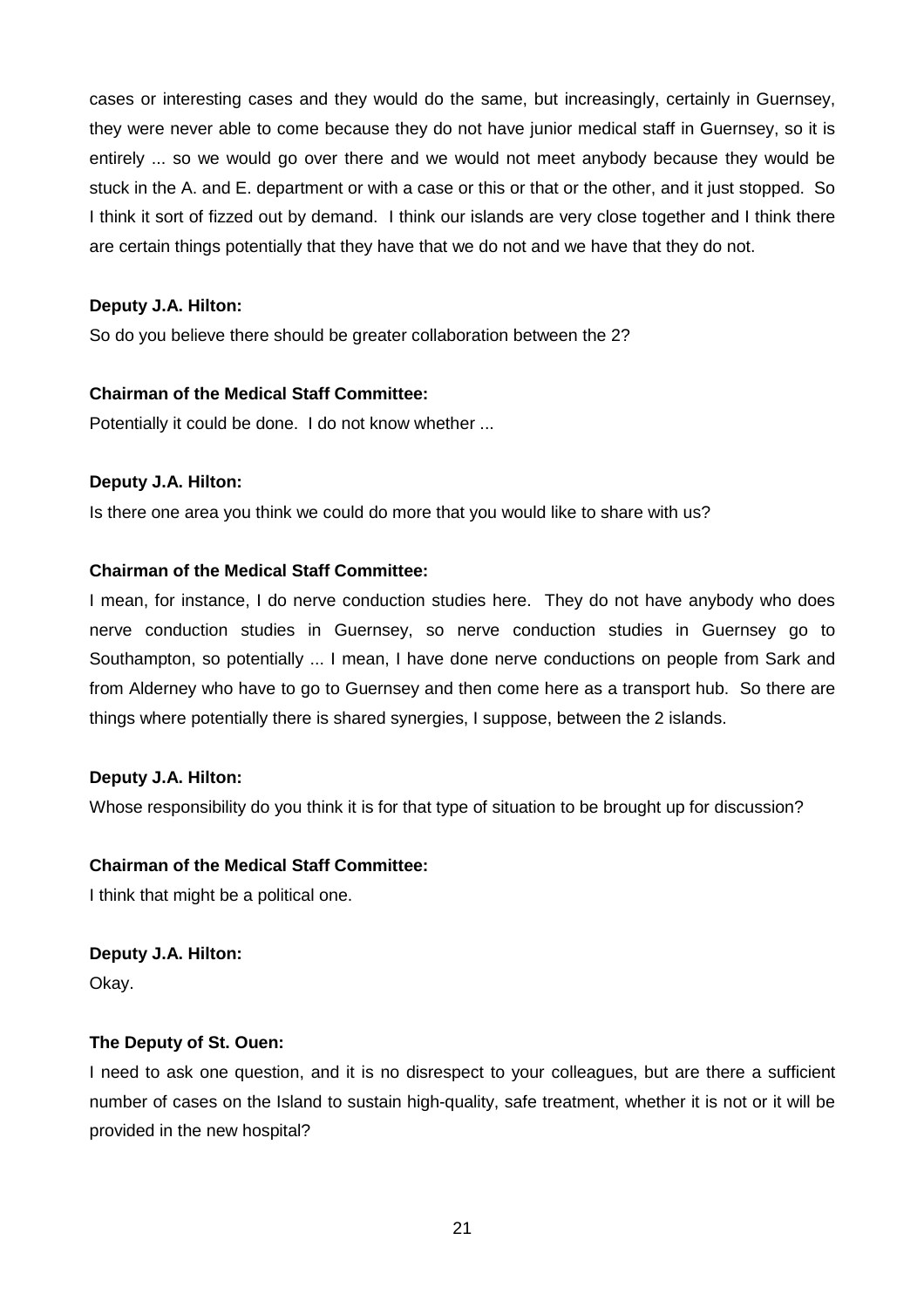Yes. I mean, it depends on the condition, obviously, so there are certain conditions which are stabilised here and then they would go off. If you say neurosurgery, for instance, we do not provide neurosurgery here, but we do see neurosurgical patients here. They come here, we stabilise them and then we transfer them, so it is important when we do not have those facilities that we have a link and a smooth link to enable those people to come through and back out again without delay.

#### **The Deputy of St. Ouen:**

Who would make that judgment? Who is responsible for making those decisions about what cases are better and less risky to be ...

#### **Chairman of the Medical Staff Committee:**

That is a consultant decision.

#### **The Deputy of St. Ouen:**

It is a consultant decision? Right, okay.

# **Chairman of the Medical Staff Committee:**

Absolutely.

# **The Deputy of St. Ouen:**

If we do not have a local consultant, then we would rely on the consultant, the visiting one, to determine that?

# **Chairman of the Medical Staff Committee:**

Well, it would be when the person comes in with whatever they have got, there will be a local consultant who will take ownership of that person when they come in and they will be their patient until such time as that patient goes somewhere else, so everybody who comes into the hospital has a consultant.

#### **The Deputy of St. Ouen:**

Regardless of what their condition may or may not be?

# **Chairman of the Medical Staff Committee:**

At the moment they are in the hospital there will be a consultant who is in charge of that patient, and it is up to that consultant to sort out that patient or find somebody else to sort it out if it is outside their area of expertise.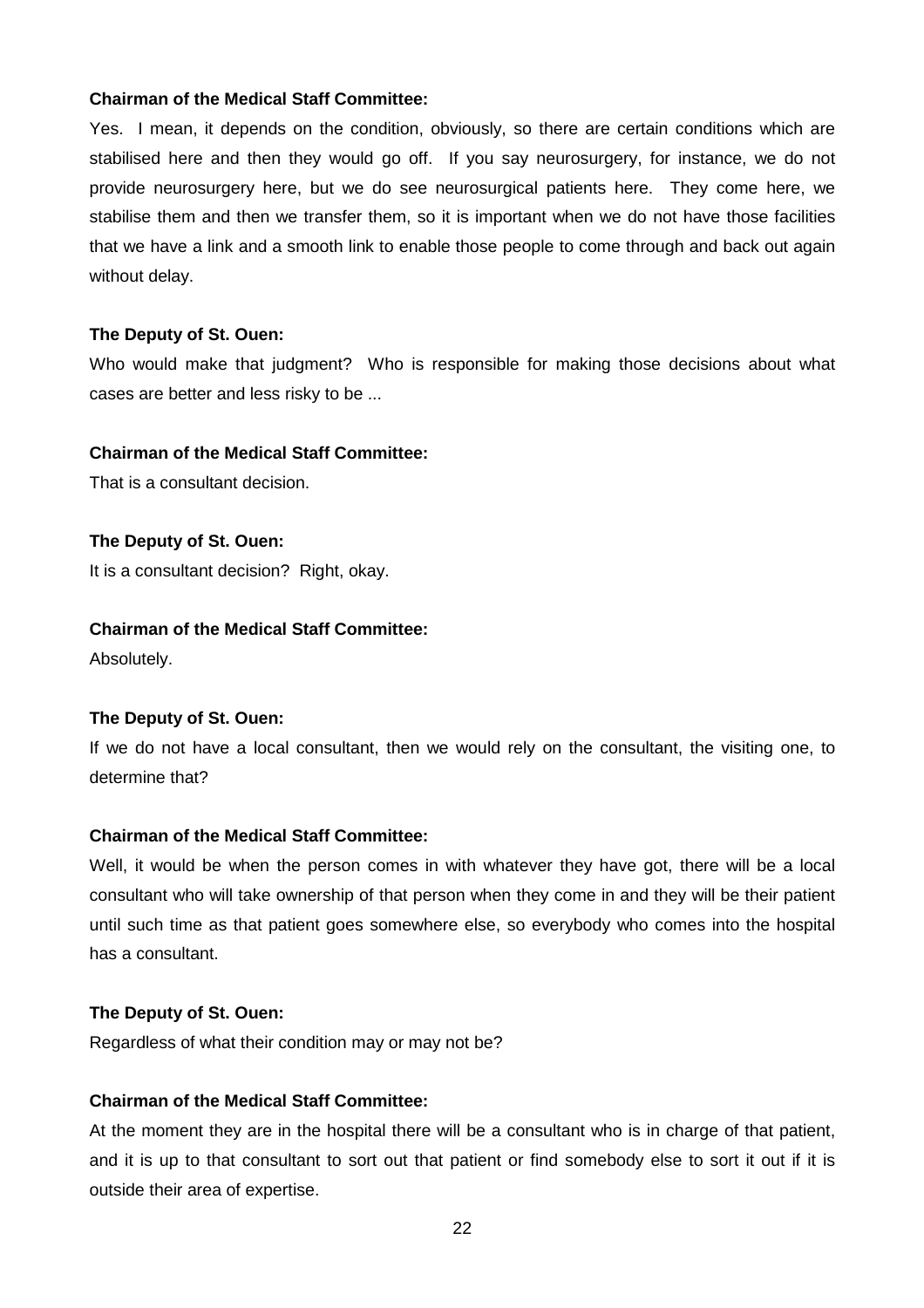#### **Deputy J.A. Hilton:**

Can we move on to the issue of single beds and what consultation took place between hospital management and the Medical Staff Committee?

# **Chairman of the Medical Staff Committee:**

Yes. When we discussed the issue of single beds and whether the new hospital would be entirely single-bedded ...

# [12:45]

... I do not think there is an absolute answer to that one. I think there are big pluses with regard to single beds in terms of efficiency of usage, in terms of infection risk, in terms of the fact that many people, but not all, prefer single rooms. I think there are a proportion of people who do not want to go in single rooms, they feel uneasy in single rooms and feel a little bit cut off, and you certainly see that in patients with infections or whatever, they have to be in a single room, so some of the older people, for instance, feel more comfortable in rooms that are not single, so it is very much a personal thing. Personally, I suspect you need most of your beds to be single, in an ideal and efficient way, but probably you need a small number of high-dependency or areas where people do not necessarily have to be in a single room, perhaps because they need very close monitoring. It would give just a degree of choice.

# **The Deputy of St. Ouen:**

What implications would having 100 per cent single-bedded rooms have on general resources?

# **Chairman of the Medical Staff Committee:**

I think, as I say, you have to have access so that you can be seen and trade it off against their privacy. At the moment, there are advantages to single rooms in the sense that you go in to talk to a person in a single room, you can have a very detailed discussion of their personal intimate details in complete privacy. At the moment, we draw some curtains around which means people cannot see what is going on, but it does not do much for sounds, so if I want to sit down and tell somebody some pretty bad news, 3 other people in the bay are likely to be privy if we are not very careful. We try to get people out of bays in many ways; we have got some individual rooms with comfy seats where you can go through, provided people are fit enough to go into them, which is not always the case, so there is going to be people who are confined to the bed that they are in because it is not safe to move them. The single rooms are better in many ways for that kind of thing, in addition to which I think if you want to undertake procedures on a person, that is much easier in an individual room, otherwise you are tangling yourself up in the curtains and this, that and the other. So there are great advantages to it. Obviously I suspect they take up a bit more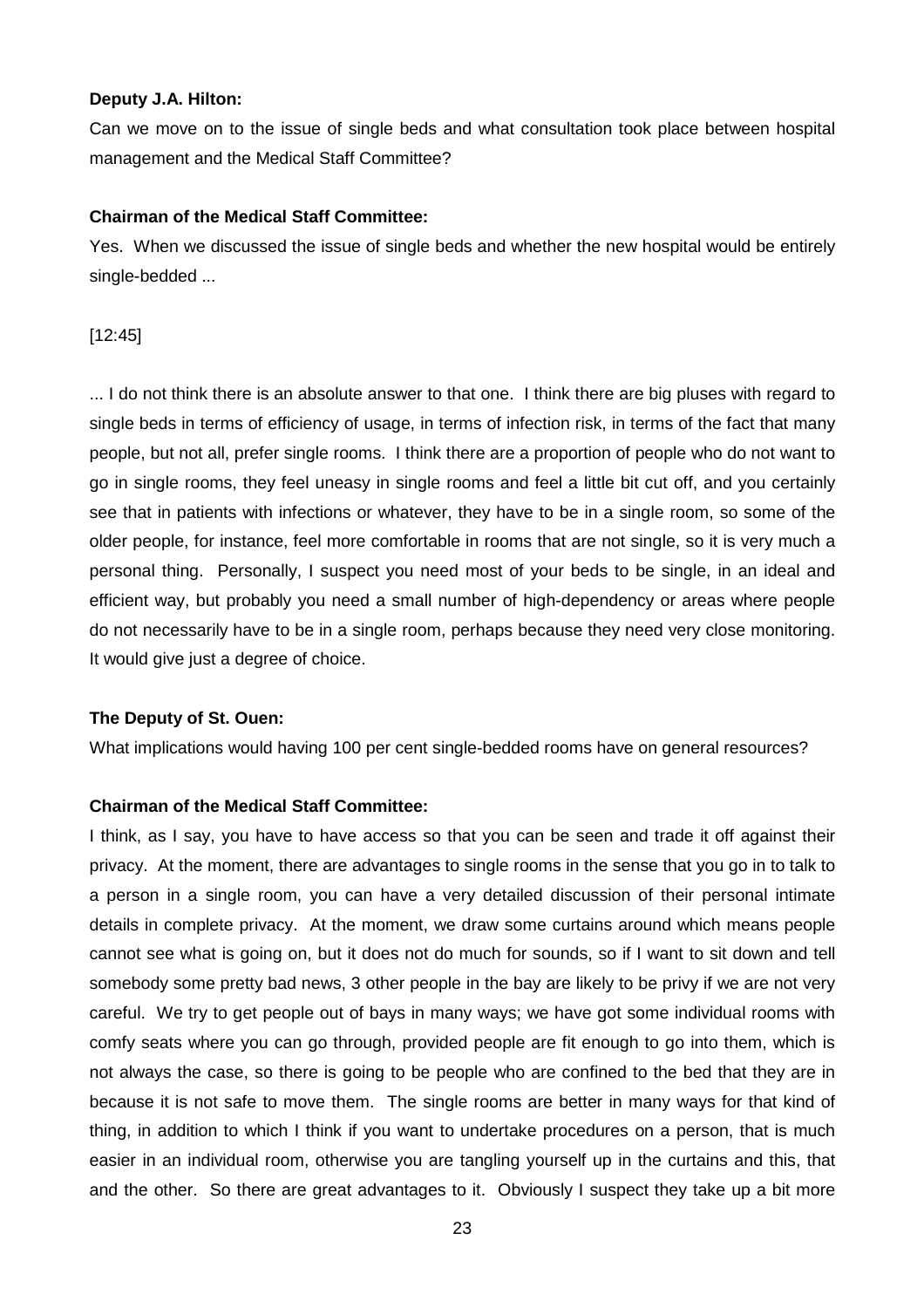room and things like that, so generally there are less beds in an individual ward than there are in open-bay wards.

# **The Deputy of St. Ouen:**

You do not think it would require extra nurses and other staff to support patients in a singlebedded room?

# **Chairman of the Medical Staff Committee:**

Personally, you have to be able to see people to make sure that they are not deteriorating, so there is importance with regard to that and that is looking at different designs of the way the rooms might be provided so that people can be seen. We do look after sick people in single rooms at the moment, so we do it. One problem at the moment we have, obviously because of the limited numbers, we tend to have to move people around, so if somebody develops an infection then suddenly they will be in this bed and then they will be moved here and there, then they will stop having an infection, but somebody will, and they are moved again, which of course is what people absolutely hate in a hospital, is being moved from one place to another. It brings with it risk, clinical risk and infection risk, by moving people around, which you avoid completely with single rooms, I think.

# **Deputy J.A. Hilton:**

Are you aware of the views of your colleagues on the Medical Staff Committee?

# **Chairman of the Medical Staff Committee:**

Yes. I do not think anybody would object to single rooms. I think that there will be those people who think they would probably like a small area where they would have 3 or 4 people who they really ought to keep a very close eye on, and that would be directly opposite where the nurses sit, ideally, which is what you tend to do at the moment with single rooms, obviously where the nurse station is, you put them in the rooms that directly face so you have some idea of what is going on, but it is likely to be that kind of thing, but you can open that up a little bit, so you see people a bit more accurately.

#### **The Deputy of St. Ouen:**

You have spoken about sort of ageing demographics and so and so forth. We are also well aware that there is quite a significant percentage of our population that currently has private health insurance. Has any consideration been given to how that group of people will influence or take advantage or utilise hospital services here, when in some cases people tend to go off-Island to receive specialist care?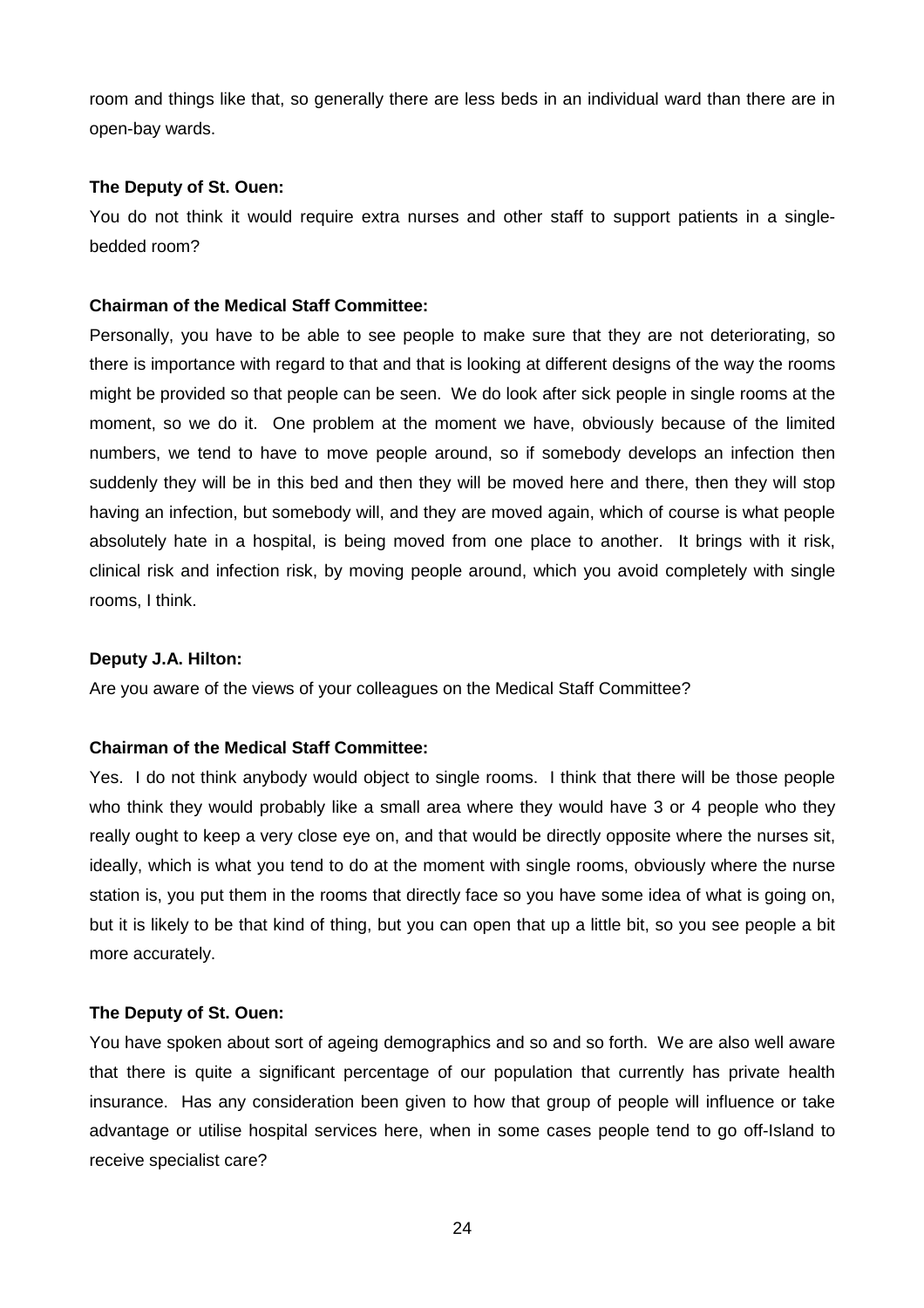I think in terms of the new hospital, there appears to be the consideration of developing a private facility within that area, both for consultation and for treatment, the idea being, I think, to negate the need for people to go off the Island. Some people go off-Island because they think they should and they can, but other people would not necessarily want to go off the Island for a particular treatment, I do not think, if it was available.

# **The Deputy of St. Ouen:**

Is it no longer the case that insurance companies encourage their clients to identify a particular hospital for treatment?

#### **Chairman of the Medical Staff Committee:**

I think certain insurers insist - or try to insist - that their clients go to one of their hospitals. Now, obviously in the case of an Island offshore, when it is pointed out usually to the insurer that that would necessitate them flying et cetera et cetera, they go: "Oh, that is fine" because they then incur the cost of the travel, so it negates any saving there might be from going to whichever hospital they would like you to go to. I think sometimes they forget or do not quite know the geography, which I think influences the decision. Usually you ring them up and go: "Do you really mean this? This would not require this to happen" then they go: "Oh, no, we did not realise that."

#### **The Deputy of St. Ouen:**

So it is your belief that currently a lot of people even that have private health insurance still look to be treated on-Island?

# **Chairman of the Medical Staff Committee:**

Yes, I think the vast majority of people want to be treated on-Island. I think what we have is good quality healthcare here. This is where they live, this is where their families are.

# **The Deputy of St. Ouen:**

So with an improved building/services, would you anticipate perhaps an increase in the number of people covered by private health insurance seeking to be treated or not?

# **Chairman of the Medical Staff Committee:**

I am not sure whether it would make dramatic differences one way or the other. I think the vast majority of people who have insurance are treated here. That would be my impression. I suspect there will be a small number who feel they need to go to London or wherever for it, but I think they are in the minority and I am not sure you would necessarily change it one way or the other. I think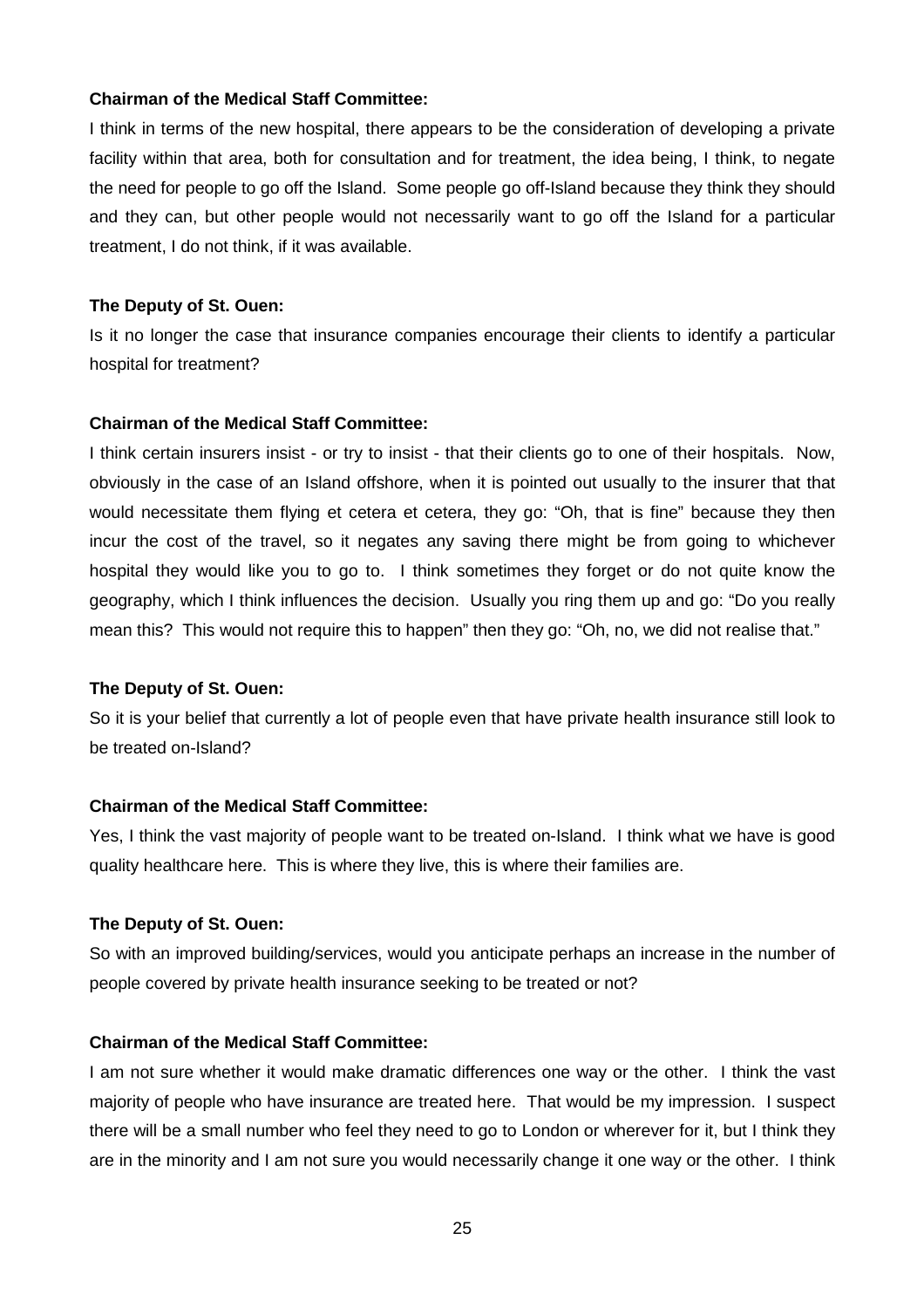it is a personal choice thing, which is one of the reasons they have private insurance, I suppose, that they can make the choice, and I would defend their right to do that.

# **The Deputy of St. Ouen:**

So you do not see the private provision growing within our Island?

# **Chairman of the Medical Staff Committee:**

I think it could be grown, I suppose. I think if you provide a facility that people really want to use, then there will be more people potentially that would use it, but I think in terms of what we are aiming for with the hospital is to give everybody a better experience really rather than a few.

# **The Deputy of St. Ouen:**

The intention then is not then to encourage health tourism?

#### **Chairman of the Medical Staff Committee:**

No, I do not think so. I think that would not be my idea, anyway.

#### **Senator S.C. Ferguson:**

KPMG reckoned that about 60 per cent of people in the Island have private healthcare, private insurance. What is your impression of it as a sort of ...

# **Chairman of the Medical Staff Committee:**

I think it is a bit less than that. I think they must have been talking to accountants, but I think it is less than that. There is a significant proportion, but it cannot possibly be 60 per cent, I do not think. We do have patients who will be privately insured who still elect to come to the hospital, for instance, for certain conditions.

# **Senator S.C. Ferguson:**

Well, if is acute then ...

# **Chairman of the Medical Staff Committee:**

Yes, the acute patients do anyway, but many of the patients who ... if you have a chronic condition, your insurers cease to insure you anyway.

#### **Senator S.C. Ferguson:**

As you get older, you get chronic, yes.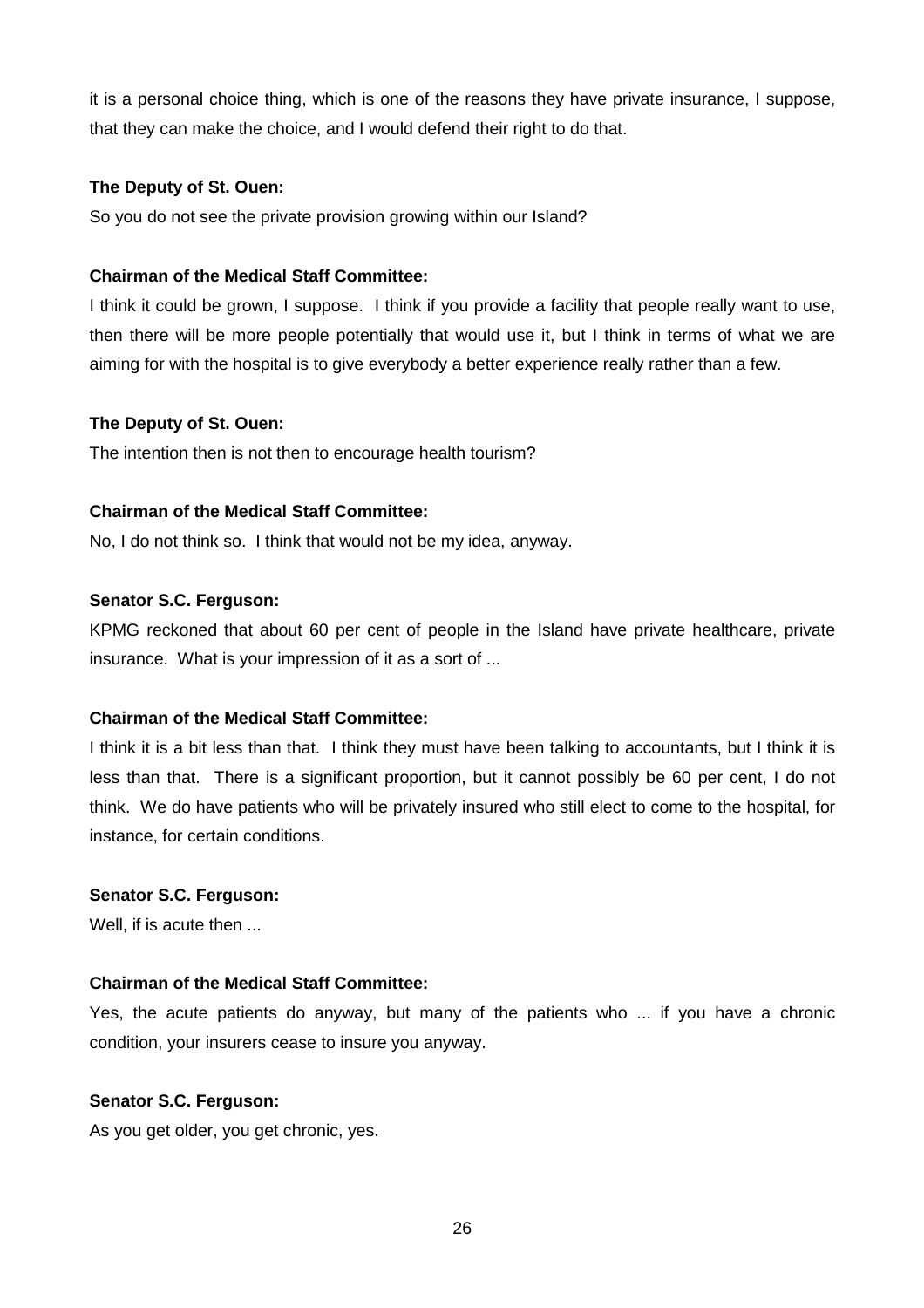You acquire more things that they will not cover you for, yes.

#### **Deputy J.A. Hilton:**

Just one last question to finish off the hearing: what evidence is available from the Intermediate Care Pilot to demonstrate that it can replace any parts of a hospital stay and by how much?

# **Chairman of the Medical Staff Committee:**

Wow, that is a question, is it not? I mean, in terms of impact at the moment, I think the clinics team has been the thing that certainly for me has made the big difference, it has palpably changed things very quickly. We now just have that option of just going: "There is new this or that." Now, previously that would have been we will have a look at them and go: "Yes, we will keep them in hospital another week or 2 weeks or whatever, because they are not safe to go home like that." Those people are going home now. The other way, which I do not see quite so much, I think the G.P.s (general practitioners) have been much more aware of the ones where that team has gone in and stopped them coming in. I mean, I do not know who they are, really. I presume there are those people where that service is contacted, put in place and admission is avoided. But I think for the people I tend to see, they come in with an acute problem, but also have 3 or 4 disabling conditions, which when everything is perfect enables them to go home, but when any of those things ... it just destabilises them and they are just non-functional for a period of time and then it just takes that little bit, and you get them over their pneumonia or whatever else when they came in, but they are just weak or just a bit unsteady or not quite able to get to the shops or upstairs or whatever, and those people are now going home and being cared for in their home, so I think that is the thing that has made a real difference, because some of those people were in hospital for an extra 2 or 3 weeks. Some of them acquired a new infection while they are in the hospital, which is inevitable, because you are bringing sick people into the hospital all the time, and then they stayed longer, so I think that has made a demonstrable difference, so that is the big one for me.

# **Senator S.C. Ferguson:**

Yes, because if you are not careful, they get institutionalised, do they not?

# **Deputy J.A. Hilton:**

There is just one last question that fell out of that answer, and I was interested to know with regard to the Medical Staff Committee what contact you had with the G.P.s, if any at all, as a body, especially the hospital resource.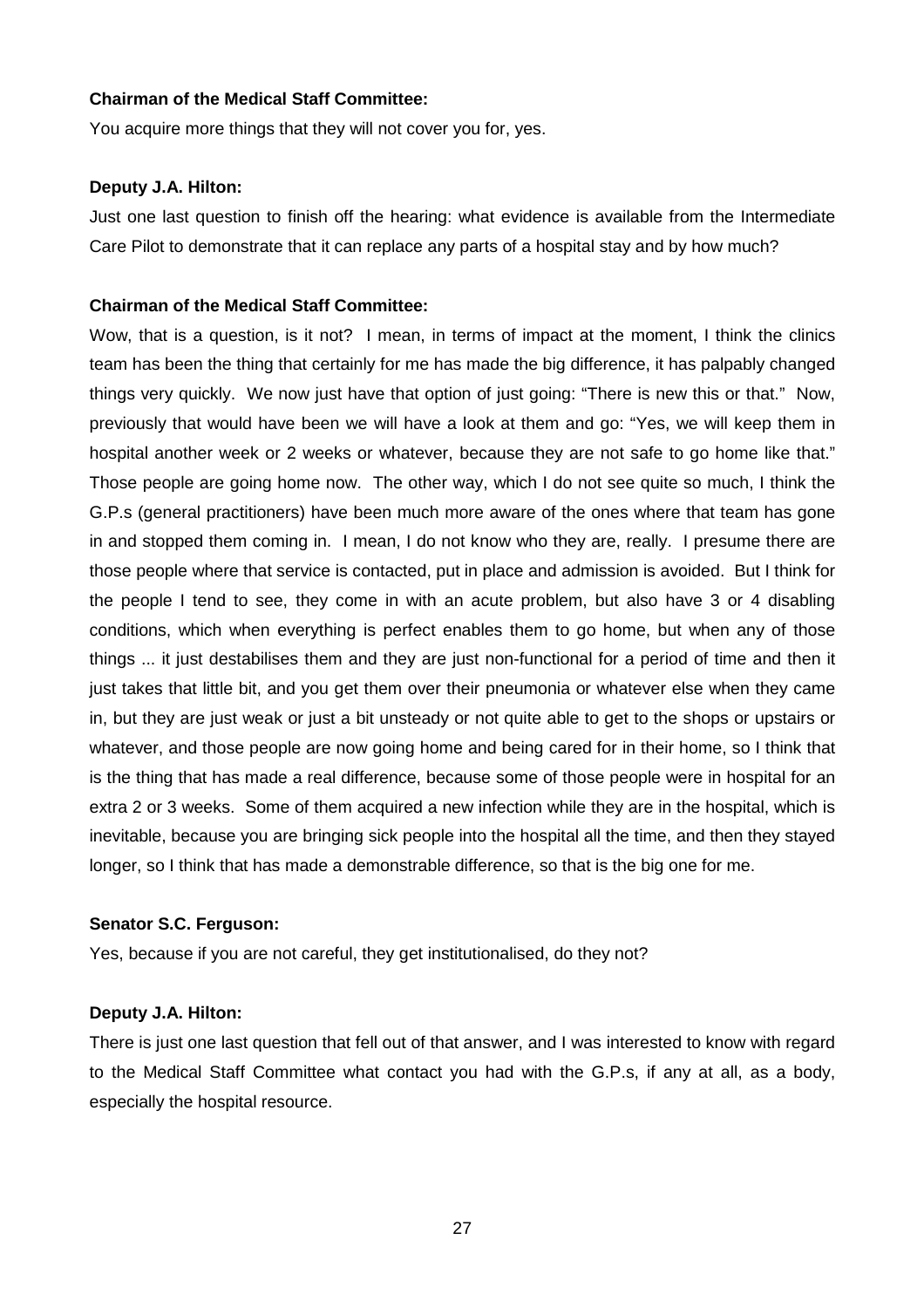There is the Jersey Medical Society, so all doctors on the Island belong to the Jersey Medical Society or certainly all the permanent doctors, so all the G.P.s, all the consultants, so we meet reasonably regularly. I present, usually some people give a talk on a particular issue and they will discuss issues, joint issues, so there has been talk, for instance, about the server project, the I.T. (information technology) and so on and how that might work better. I mean, the nice thing about Jersey really is that we know a lot of G.P.s very well. I speak to them quite a lot on the phone and sort of try and encourage people if they want to talk to me about one of their patients, they give me a quick ring, or have any concerns, and then they do not need to come. They will say: "Well, I do not think they probably need to see you in the clinic, but what shall I do with this?" and I go: "Well, you could do that" or we will give them a ring and say: "We are about to discharge this patient, but there is just this issue. Could you possibly do this next week just to make sure everything is okay?" or whatever. So I think there is already that kind of liaison. I think the White Paper brings it into a bit more of a formal setting and brings in extra resources on the outside that people can pull into it to enable it to work, so I think it is quite an exciting time, really.

#### **The Deputy of St. Ouen:**

Have you been involved in looking at how we can sort of identify the benefits and improvements, the real outcomes, if you like, that will flow from the improved community services?

# **Chairman of the Medical Staff Committee:**

I have not been directly involved in that, no.

#### **The Deputy of St. Ouen:**

Has the committee been asked to comment at all, do you know?

#### **Chairman of the Medical Staff Committee:**

Not that I am aware of.

#### **The Deputy of St. Ouen:**

Would you think it would be ... I mean, is it something that the committee would like to be involved in or should be involved in?

# **Chairman of the Medical Staff Committee:**

I think ultimately, if you are giving us lots of money, we need to be able to demonstrate that what we are doing makes a difference, so certainly in terms of clinical audit, which would be the way to do that, I think, which is a regular programme, obviously when we put in a new provision or a new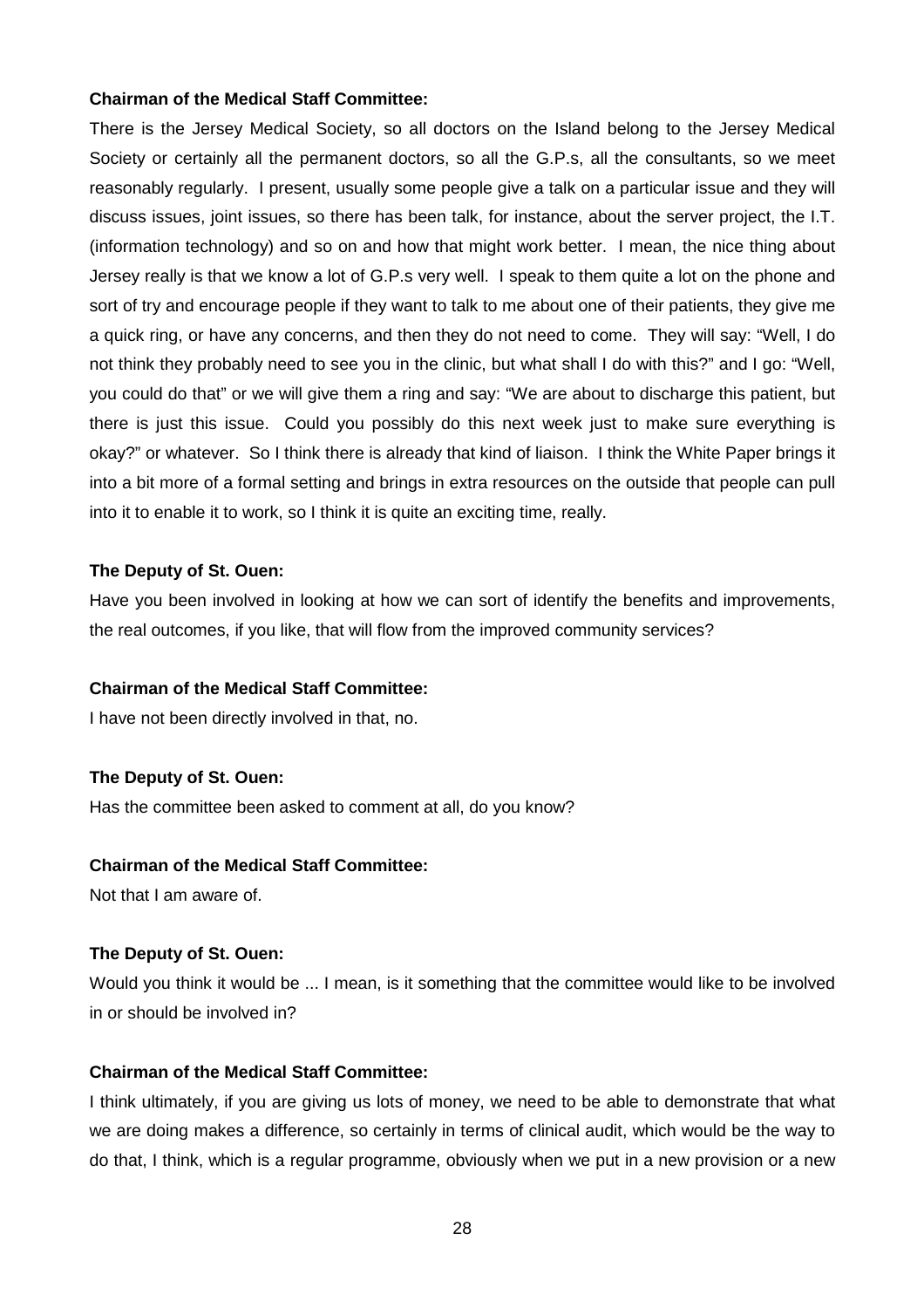service then we would audit to see whether that makes a difference in terms of our clinical outcome in terms of quality.

# **The Deputy of St. Ouen:**

What data do you capture, because if the community services are keeping people away from the hospital, one would hope that you would see it being reflected in ...

#### **Chairman of the Medical Staff Committee:**

Reduced numbers.

#### **The Deputy of St. Ouen:**

... the numbers that ...

# **Chairman of the Medical Staff Committee:**

Yes. So we do know the numbers that come into the hospital, for instance, we do know the numbers that we take in on a daily basis, for instance, and we certainly know the admissions certainly have risen steadily over the last 10 or 15 years, as they have everywhere else in the Western world, so that is again related to demographics.

# [13:00]

I think in terms of services, we do not currently audit outpatients, outpatient work, because we have not had the infrastructure to be able to do that, so one of the advantages of the joint I.T. is that we ought to be able to firstly access what the G.P.s are seeing and they can access what we are seeing. At the moment, that requires some kind of letter to go backwards and forwards, which is a fairly clumsy and entirely related to ... they may not necessarily know exactly what you would like, and equally, you do not know exactly what they would like, so there is always a bit of filtration that goes on there, and I think that joint service thing would enable that sort of exchange of information and sort of pan-Island auditing to go on, so I think only by putting those kind of systems in would you really be able to tell what a lot of these changes would actually do. That is straight number counting. In terms of the quality of issue, that it is a slightly more difficult one to do, because that requires you to ask people about their impressions and so on, so it can be done, but it is not quite so ... you cannot just push the buttons on the computer and bring it out. It is a slightly different thing.

# **Deputy J.A. Hilton:**

Just one final question - and it is the final one - have any of your patients expressed a view on the 2-site option?